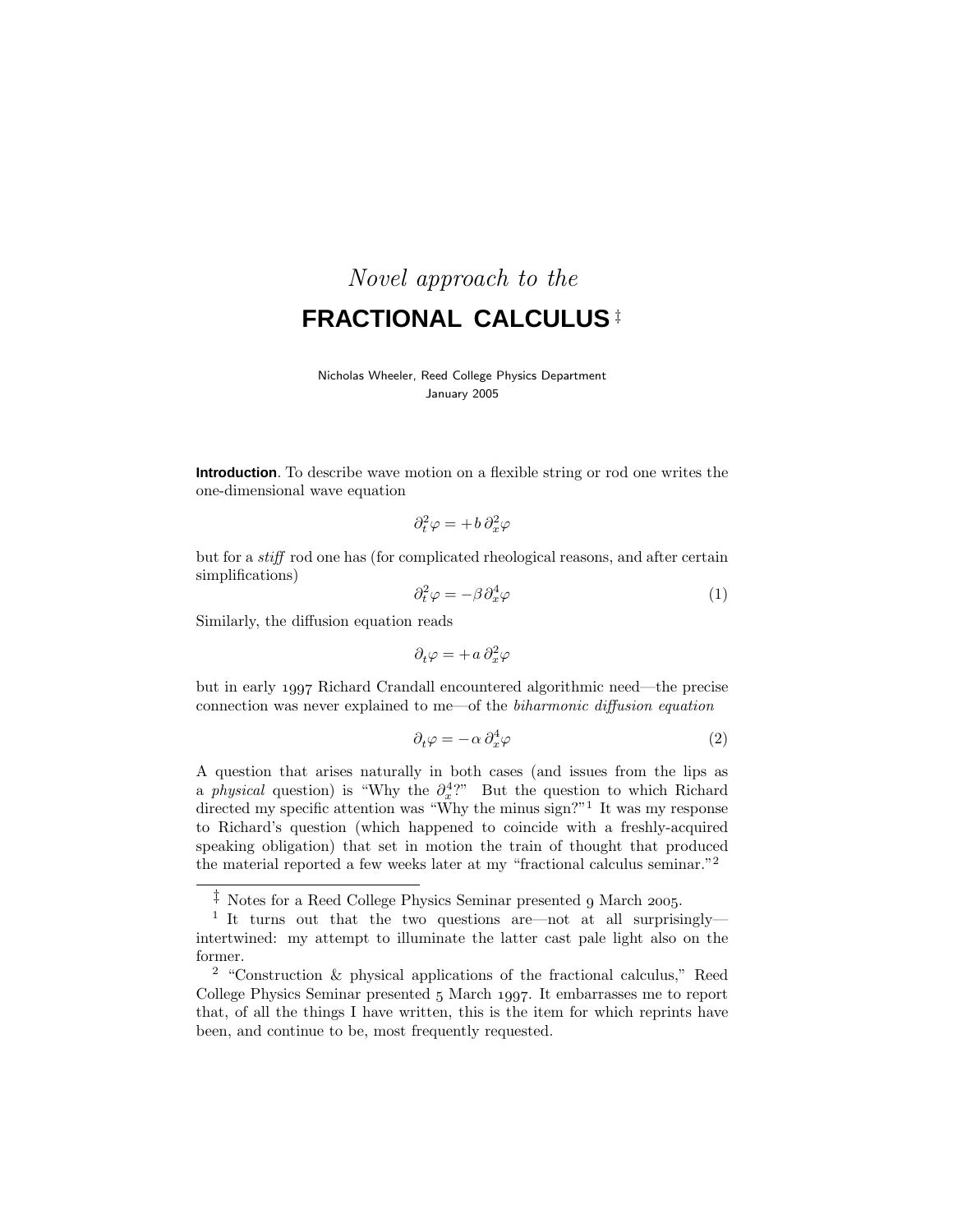In several dimensions the diffusion equation reads

$$
\partial_t \varphi = a \nabla^2 \varphi
$$

and by mid-1998 Richard's work had led him to wonder about the meaning—if any—that (especially in the 2-dimensional case) might sensibly be assigned to the "fractional Laplacian" that enters into the fractional diffusion equation

$$
\partial_t \varphi = a \nabla^p \varphi \quad : \quad p \neq 2 \tag{3}
$$

This is a question that had been stewing also in the back of my own mind, so in November of  $1998$  I undertook to explore the issue.<sup>3</sup>

In §2 of those research notes, which is entitled "A novel approach to the fractional calculus," my sole intent was to secure the foundations of, and to explain in the simplest possible terms, the essence of one of my projected lines of attack on the  $\nabla^p$  problem. Only later did I come to realize that that work was of some independent significance, and that it addressed (among others, and in its modest way) a problem that has long bedeviled the fractional calculus. It is to the substance of that §2 that I today restrict my attention.

**1. Short history of the fractional calculus**. It is elementary that the operations of differentiation and of indefinite integration

$$
D: f(x) \longmapsto \frac{df(x)}{dx}
$$
  

$$
{}_aD_x^{-1}: f(x) \longmapsto \int_a^x f(y) dy
$$
 (4)

can be iterated. And it was notationally obvious to Leibniz (if not to Newton) that iterated differentiation<sup>4</sup> obeys the **law of exponents**:

$$
D^m D^n = D^{m+n} \quad : \quad m, n = 0, 1, 2, \dots \tag{5}
$$

We are therefore not surprised to find Leibniz, in September of 1695, writing to his friend l'Hospital as follows:<sup>5</sup>

"Jean Bernoulli seems to have told you of my having mentioned to him a marvelous analogy which makes it possible to say in a way that successive differentials are in geometric progression.

 $3$  That work is reported in "'Laplacian operators' of eccentric order" (1998). which runs to some 84 pages. In §1 of those notes, under the head "The sign problem in one dimension," I record my response to the first of Richard's questions.

<sup>&</sup>lt;sup>4</sup> I find it convenient to suspend for the moment reference to the parallel propeties of the relatively more complicated operator  ${_aD_x^{-1}}$ .

<sup>&</sup>lt;sup>5</sup> My source here is B. Mandelbrot (*Fractals: Form, Chance, and Dimension*  $(1977)$ , p. 299), who claims responsibility for the translation.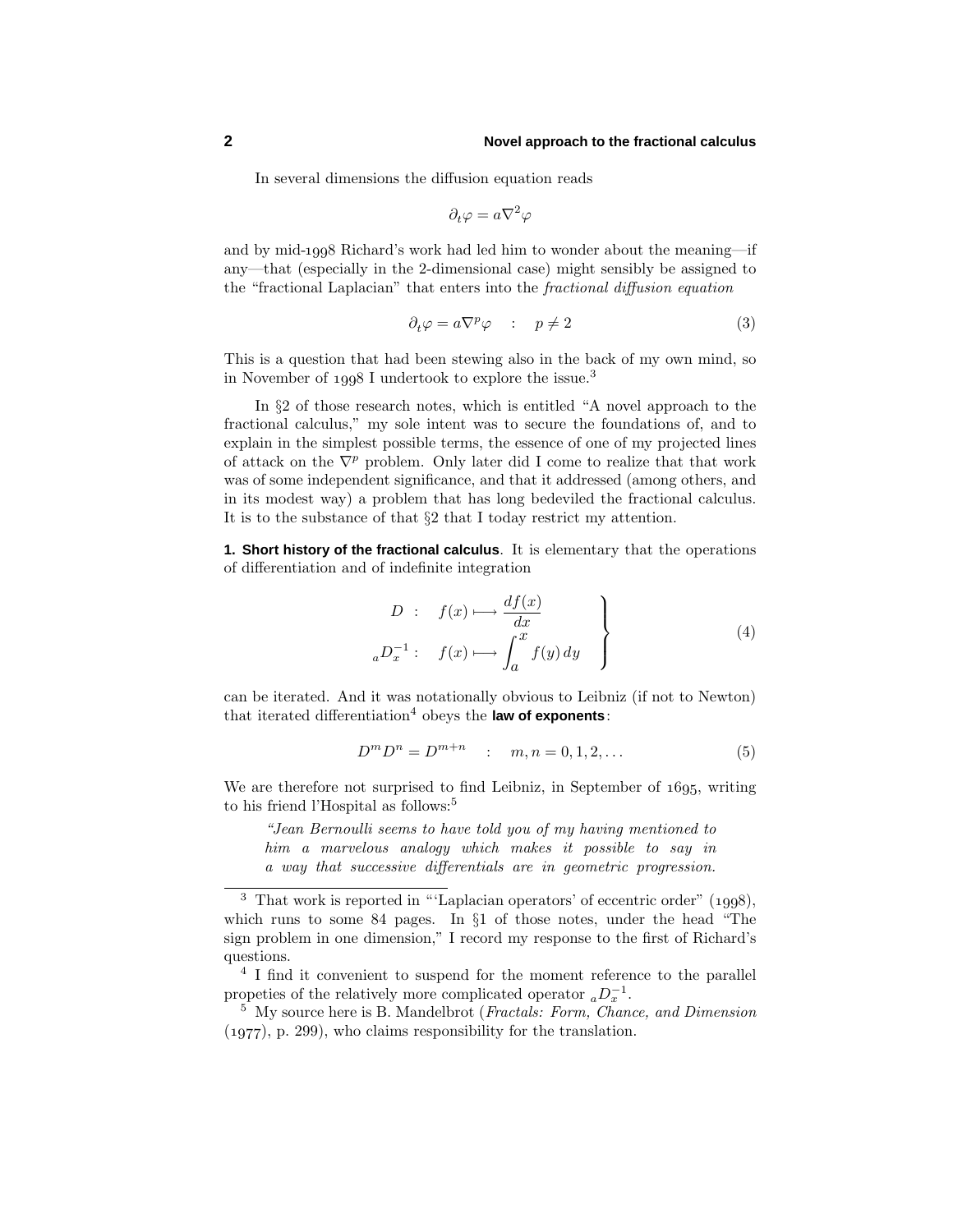#### **Short history of the fractional calculus 3**

One can ask what would be a differential having as its exponent a fraction. You see that the result can be expressed by an infinite series, although this seems removed from Geometry, which does not yet know of such fractional exponents. It appears that one day these  $paradores$  will yield useful consequences, since there is hardly a paradox without utility. Thoughts that mattered little in themselves may give occasion to more beautiful ones."

Thirty-five years later, Euler expressed a similar thought, and took explicit note of the fact that a kind of interpolation theory comes necessarily into play:

"Concerning transcendental progressions whose terms cannot be given algebraically: when *n* is a positive integer, the ratio  $d^n f/dx^n$ can always be expressed algebraically. Now it is asked: what kind of ratio can be made if *n* be a fraction? *...*the matter may be expedited with the help of the interpolation of series, as explained earlier in this dissertation."<sup>6</sup>

*...* but I do not know the identity of the "dissertation" to which he refers; the notion of a "fractional calculus" is, so far as I am aware, not mentioned in his monumental *Institutiones calculi differentialis* of 1755, and first public mention of the so-called "Euler integrals"

$$
\Gamma(z) = \int_0^\infty x^{z-1} e^{-x} dx
$$
  
\n
$$
B(m, n) = \int_0^1 x^{m-1} (1-x)^{n-1} dx = \frac{\Gamma(m)\Gamma(n)}{\Gamma(m+n)}
$$

—which play such a central role in this story—did not appear until publication of Institutiones calculi integralis  $(3 \text{ volumes}, 1768-1770).$ 

The first substantive step toward the creation of a fractional calculus was taken in  $1819$  when S. F. Lacroix—quite casually, and with no evident practical intent—remarked that the familiar formula

$$
D^{m}x^{p} = p(p-1)(p-2)\cdots(p-m+1)x^{p-m}
$$

—which we notate  $D^m x^p = \frac{p!}{(p-m)!} x^{p-m}$  when *m* is an integer—can in every case be notated

$$
D^{m}x^{p} = \frac{\Gamma(p+1)}{\Gamma(p-m+1)} x^{p-m}
$$
\n(6.1)

and that (6) makes formal sense even when *m* is not an integer. The fact that

 $D^m x^p = 0$  when *m* and *p* are integers with  $m > p$ 

<sup>6</sup> For discussion of some aspects of an interpolative approach to the fractional calculus—an approach which (in my hands at least) does not work very well because it involves interpolation in the exponent—see "Extrapolated interpolation theory" (April  $1997$ ).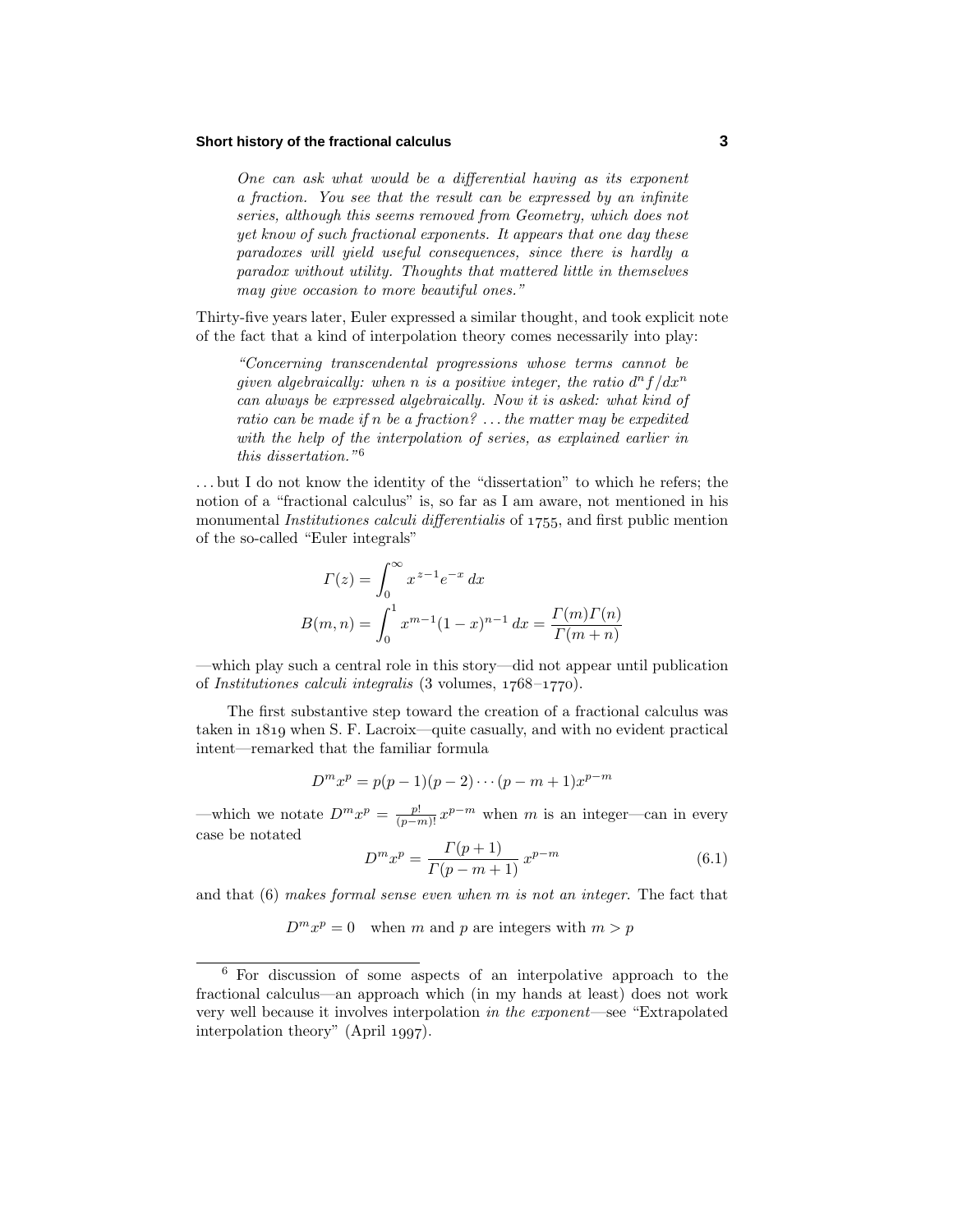

Figure 1: Graph showing the location of the singularies of *Γ*(*x*).  $By (1819) Lacroix was in position to exploit Euler's observation that$  $\Gamma(n+1) = n! : n = 0, 1, 2, \ldots$ 

can then be attributed to the circumstance (see the figure) that  $\Gamma(x)$  becomes singular at  $x = 0, -1, -2, \ldots$  Proceeding in the other direction, one has

$$
D^{-1}x^p \equiv {}_0D_x^{-1}x^p \equiv \int_0^x y^p \, dy = \frac{1}{(p+1)}x^{p+1}
$$

$$
D^{-2}x^p = \frac{1}{(p+2)(p+1)}x^{p+2}
$$

$$
\vdots
$$

$$
D^{-n}x^p = \frac{1}{(p+n)\cdots(p+2)(p+1)}x^{p+n} = \frac{p!}{(p+n)!}x^{p+n}
$$

which can in the same spirit be written

$$
D^{-n}x^p = \frac{\Gamma(p+1)}{\Gamma(p+n+1)} x^{p+n}
$$
(6.2)

Lacroix found himself in position, therefore, to assign a formally very simple (if computationally intricate) meaning to expressions of the type

$$
D^{\mu} \left\{ \sum_{p} f_{p} x^{p} \right\} \quad : \quad \mu \text{ any number, real or complex}
$$

and to demonstrate that, in consequence of an elementary property of the gamma function, the *D* operator, thus construed, supports an unrestricted law of exponents:

$$
D^{\mu}D^{\nu} = D^{\mu+\nu} \quad : \quad \text{all real or complex } \mu, \nu \tag{7}
$$

Lacroix's construction (which subsumes all of ordinary calculus) survives to this day as a sub-calculus within the full-blown fractional calculus. We note with interest that the interpolative burden of the construction is borne entirely by Euler's *Γ* function. And that, though it is by entrenched tradition that one speaks of the "fractional calculus," it is not at all necessary that  $\mu, \nu$  be rational.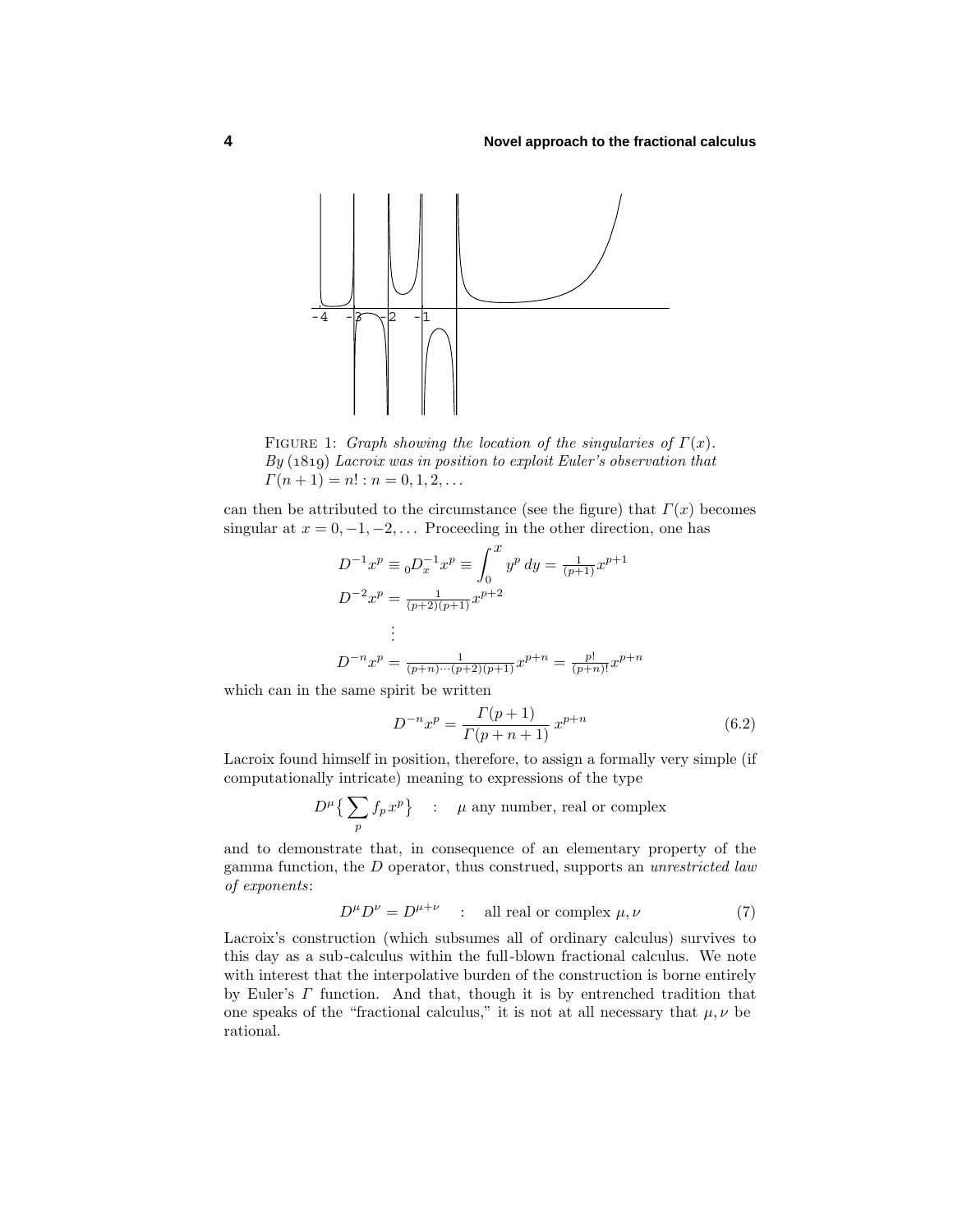#### **Short history of the fractional calculus 5**

By the Fundamental Theorem of Calculus

$$
D \cdot {}_aD_x^{-1} f(x) \equiv \frac{d}{dx} \int_a^x f(y) \, dy = f(x) \quad : \quad \text{all } f(x), \text{ all } a
$$

On the other hand,

$$
{}_aD_x^{-1} \cdot Df(x) = f(x) - f(a)
$$

so

$$
[D \cdot {}_aD_x^{-1} - {}_aD_x^{-1} \cdot D]f(x) = f(a)
$$
  
= 0 only if  $f(x)$  vanishes at a

(which Lacroix tacitly assumed to be the case). The purported "law of exponents" (7) is in this respect deceptive, and in need of repair. To that end...

It is readily verified that

$$
\frac{d}{dx} \int_{a}^{x} (x - y) f(y) d\xi = \int_{a}^{x} f(y) dy
$$

from which it follows straightforwardly that

$$
\frac{d^n}{dx^n} \int_a^x (x - y)^n f(y) \, dy = n! \int_a^x f(y) \, dy \quad : \quad n = 0, 1, 2, \dots
$$

Iterated integration of the preceding identity yields<sup>7</sup>

$$
\underbrace{\int_a^x \int_a^{y_n} \int_a^{y_{n-1}} \cdots \int_a^{y_2} f(y_1) \, dy_1 dy_2 \cdots dy_n}_{n \text{-fold iterated : } n = 1, 2, 3, \dots} = \frac{1}{(n-1)!} \int_a^x (x - y)^{n-1} f(y) \, dy
$$

which is usually attributed to Cauchy, and which we are in position to notate

$$
{}_{a}D_{x}^{-n}f(x) = \frac{1}{\Gamma(n)} \int_{a}^{x} (x - y)^{n-1} f(y) \, dy \quad : \quad n = 1, 2, 3, \dots \tag{8}
$$

The fractional calculus was conceived by Riemann and Liouville (who set  $a = 0$ ) and later by Weyl (who didn't) to be a theory of ordinary differentiation and **fractional integration**, based upon this generalization

$$
{}_{a}D_{x}^{-\nu}f(x) = \frac{1}{\Gamma(\nu)} \int_{a}^{x} (x - y)^{\nu - 1} f(y) \, dy \quad : \quad \nu > 0 \tag{9}
$$

<sup>&</sup>lt;sup>7</sup> See R. Courant, *Differential*  $\&$  *Integral Calculus* (1936), Volume II, p. 221; R. Courant & D. Hilbert, Methods of Mathematical Physics (1962), Volume II, p. 523; I. S. Gradshteyn & I. M. Ryzhik, Tables of Integrals, Series & Products  $(1965), 4.631, p. 620.$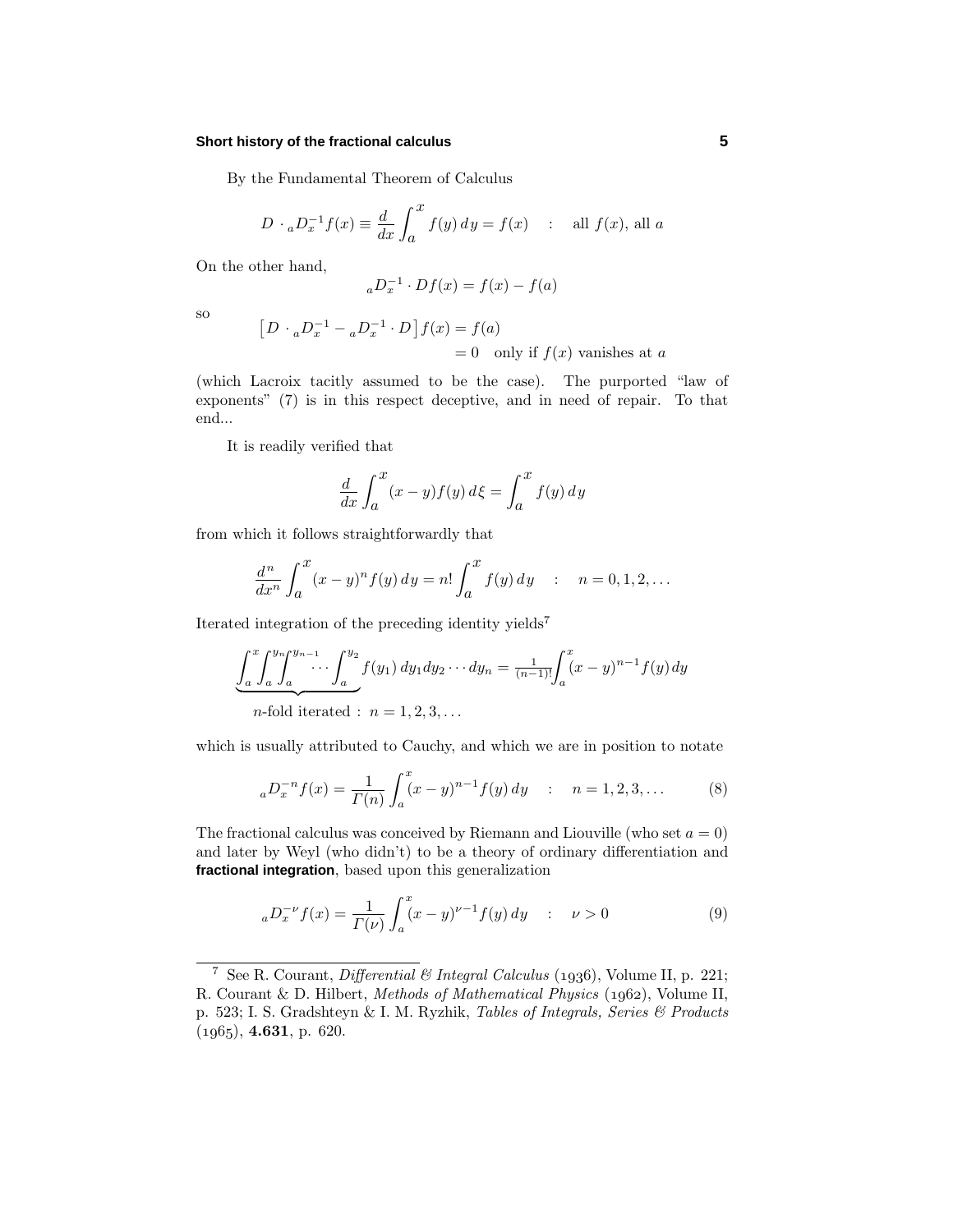## **6 Novel approach to the fractional calculus**

of  $(8)$ .<sup>8</sup> The fractional integrals of  $f(x)$  can in this light be said to be *integral transforms* of  $f(x)$ , and it is as such that they are tabulated on pages  $185-212$ of A. Erdélyi et al, Tables of Integral Transforms, Volume II (1954). Fractional derivatives emerge as secondary constructions, from

$$
{}_{a}D_{x}^{m-\nu}f(x) = D^{m} \cdot {}_{a}D_{x}^{-\nu}f(x) \tag{10}
$$

We would, for example, write

$$
{}_{a}D_{x}^{\frac{1}{3}}f(x) = D^{1} \cdot {}_{a}D_{x}^{-\frac{2}{3}}f(x)
$$

$$
{}_{a}D_{x}^{\frac{4}{3}}f(x) = D^{2} \cdot {}_{a}D_{x}^{-\frac{2}{3}}f(x)
$$

Look in particular to the "semiderivative"

$$
{}_{a}D_{x}^{\frac{1}{2}}f(x) = D^{1} \cdot {}_{a}D_{x}^{-\frac{1}{2}}f(x)
$$
  
=  $\frac{d}{dx} \cdot \frac{1}{\Gamma(\frac{1}{2})} \int_{a}^{x} \frac{1}{\sqrt{x-y}} f(y) dy$ 

which in the simple case  $f(x) \equiv 1$  gives

$$
{}_{a}D_{x}^{\frac{1}{2}}1 = \frac{d}{dx} \cdot \frac{1}{\sqrt{\pi}} \int_{a}^{x} \frac{1}{\sqrt{x-y}} dy
$$

$$
= \frac{d}{dx} \cdot \frac{2\sqrt{x-a}}{\sqrt{\pi}}
$$

$$
= \frac{1}{\sqrt{\pi(x-a)}}
$$

and at  $a = 0$  gives back the result obtained by Lacroix:

$$
D^{\frac{1}{2}}x^0 = \frac{\Gamma(1)}{\Gamma(\frac{1}{2})}x^{-\frac{1}{2}} = \frac{1}{\sqrt{\pi}}x^{-\frac{1}{2}} = \sqrt{\frac{1}{\pi x}}
$$

#### **2. Ordinary derivatives as integral transforms**. Familiarly

$$
\int \delta(y-x)f(y) dy = f(x)
$$
  

$$
\int \delta'(y-x)f(y) dy = \delta(y-x)f(y) - \int \delta(y-x)f'(y) dy
$$
  

$$
= -f'(x)
$$
  
:

<sup>8</sup> Note that the Riemann-Liouville construction (9) yields nonsense at  $\nu = -0, -1, -2, \ldots$  and that these are precisely the points at which  ${}_{a}D_{x}^{-\nu}$ speaks of the most unexceptionably commonplace objects in the calculus: the derivatives of integral order.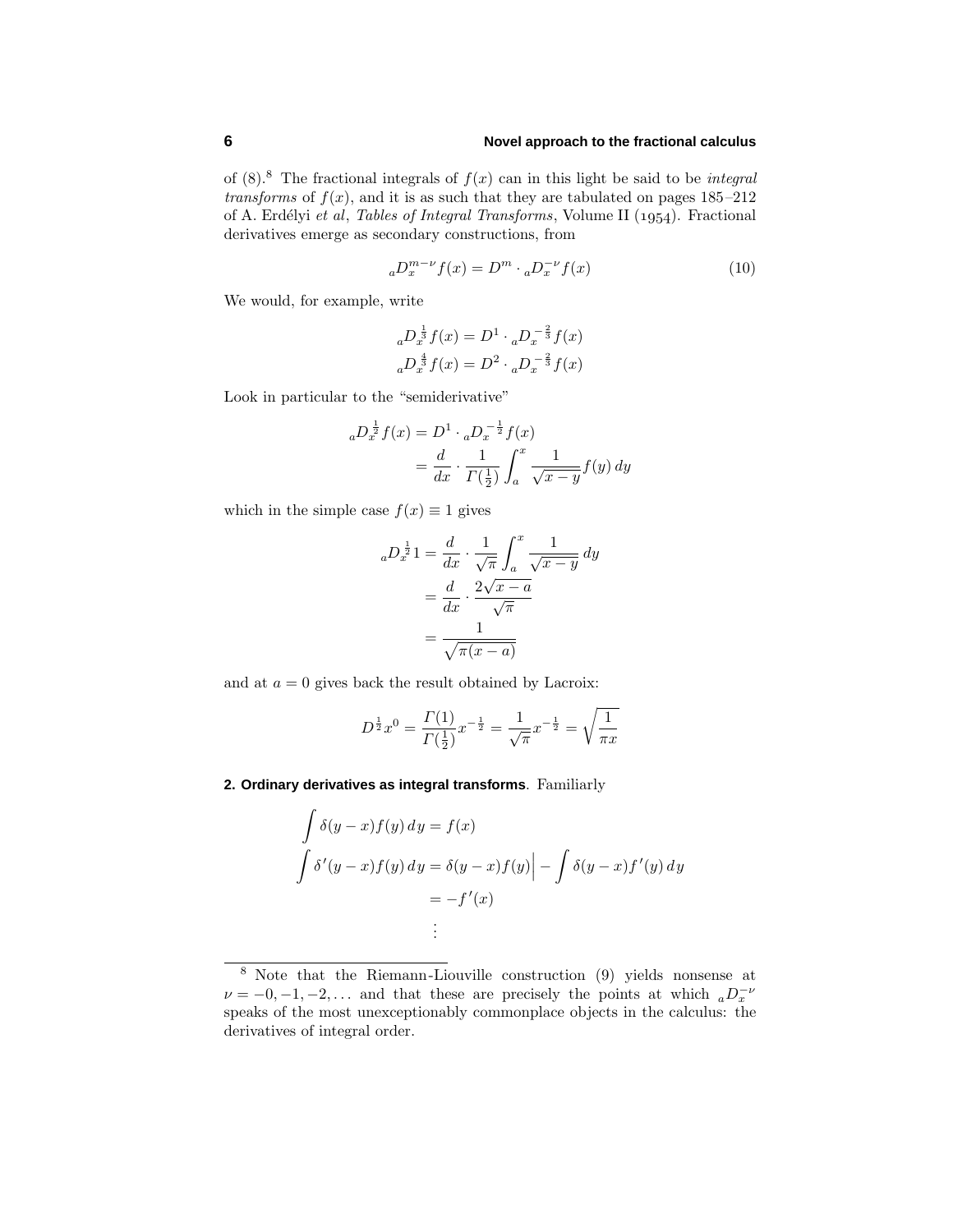#### **Ordinary derivatives as integral transforms 7**

which lead to the general statement

$$
D^{n} f(x) \equiv f^{(n)}(x) = (-)^{n} \int \delta^{(n)}(y - x) f(y) \, dy \tag{11}
$$

Here the  $n<sup>th</sup>$  derivative of  $f(x)$  is presented as an integral transform—a "Dirac" transform"—of the function in question.

To render more concrete the meaning of (11) we bring representation theory into play, writing

$$
\delta(y - x) = \lim_{\epsilon \downarrow 0} \frac{1}{\sqrt{2\pi\epsilon}} e^{-\frac{1}{2\epsilon}(y - x)^2}
$$
\n(12)

"Representation of the *δ*-function" can, of course, be accomplished in infinitely many alternative ways. We have at (12) selected the Gaussian representation for this practical reason: derivatives of the Gaussian are well-studied named functions about which a great deal is known. Specifically, we have (compare ADVANCED QUANTUM TOPICS  $(2000)$ , Chapter 0, page 46)

$$
\delta^{(n)}(y-x) = \lim_{\epsilon \downarrow 0} \frac{1}{\sqrt{2\pi\epsilon}} \left( -\frac{1}{\sqrt{\epsilon}} \right)^n H e_n \left( \frac{y-x}{\sqrt{\epsilon}} \right) e^{-\frac{1}{2\epsilon}(y-x)^2} \tag{13}
$$

where  $He_n(z) \equiv (-)^n e^{\frac{1}{2}z^2} \left(\frac{d}{dz}\right)^n e^{-\frac{1}{2}z^2}$  serves to define the "monic Hermite" polynomials"<sup>9</sup>

$$
He_0(z) = 1
$$
  
\n
$$
He_1(z) = z
$$
  
\n
$$
He_2(z) = z^2 - 1
$$
  
\n
$$
He_3(z) = z^3 - 3z
$$
  
\n
$$
He_4(z) = z^4 - 6z^2 + 3
$$
  
\n
$$
He_5(z) = z^5 - 10z^3 + 15z
$$
  
\n
$$
\vdots
$$

$$
He_{n+1}(z) = zHe_n(z) - nHe_{n-1}(z)
$$

Returning with this information to (11), we have

$$
D^{n} f(x) = \lim_{\epsilon \downarrow 0} \frac{1}{\sqrt{2\pi\epsilon}} \left(\frac{1}{\epsilon}\right)^{\frac{n}{2}} \int_{-\infty}^{+\infty} w_{n} \left(\frac{y-x}{\sqrt{\epsilon}}\right) f(y) \, dy \tag{14.1}
$$

$$
\equiv \lim_{\epsilon \downarrow 0} \int W_n(y - x; \epsilon) f(y) \, dy \tag{14.2}
$$

with

$$
w_n(z) \equiv e^{-\frac{1}{2}z^2} H e_n(z) = \left(-\frac{d}{dz}\right)^n e^{-\frac{1}{2}z^2}
$$
\n(15)

$$
H[n_-,z_-] \colon = 2^{-n/2} Hermite H[n, z/\sqrt{2}]
$$

<sup>&</sup>lt;sup>9</sup> See Magnus & Oberhettinger, Functions of Mathematical Physics (1954), page 80; Spanier & Oldham, Atlas of Functions  $(1987)$ , Chapter 24. To produce such functions within *Mathematica* define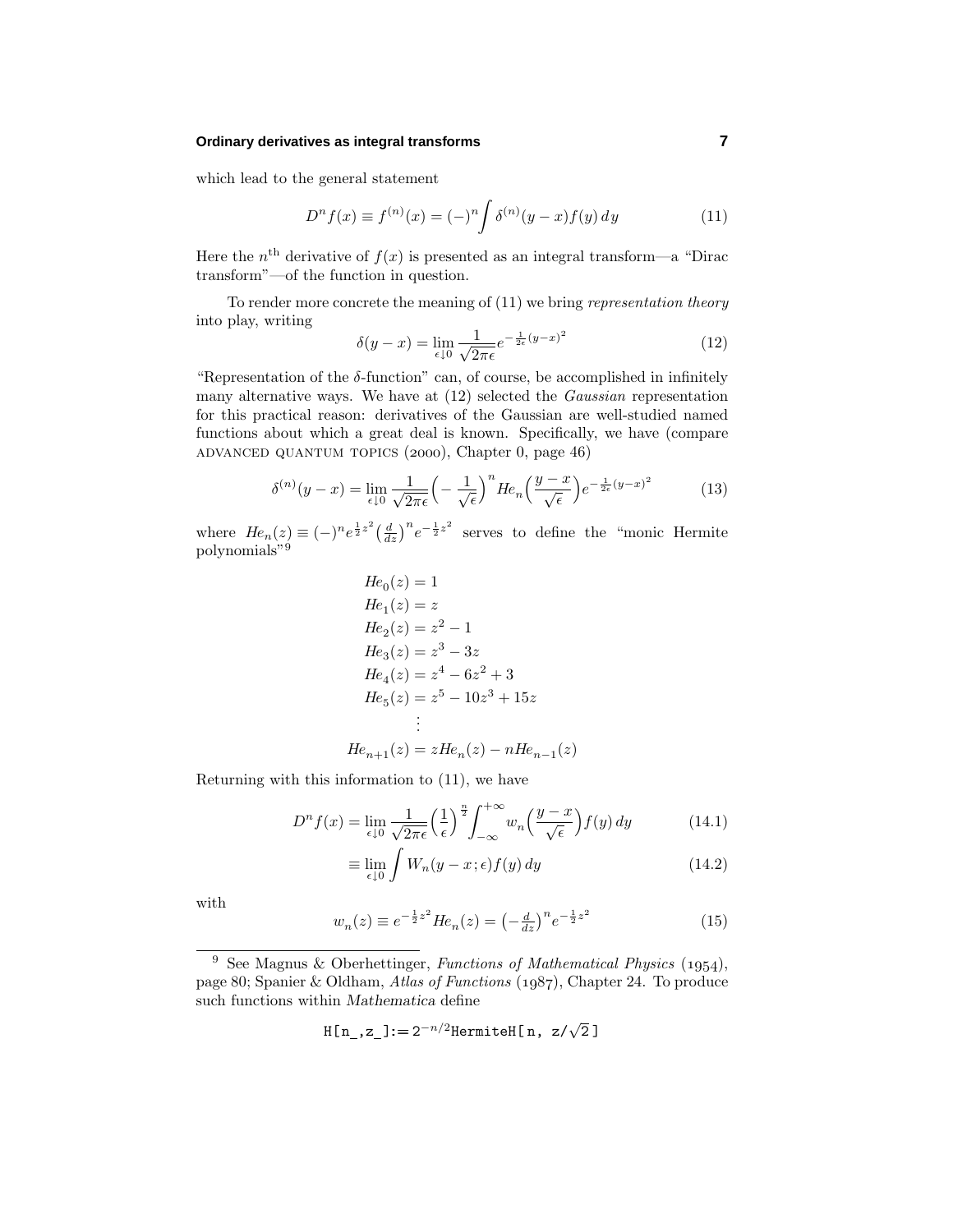

FIGURE 2A: *Graphs of*  $W_0(x; \epsilon)$  become sharper and more compact as  $\epsilon$  descends through the values  $1, \frac{1}{2}, \frac{1}{4}$ . The figure illustrates how it comes about that

$$
\lim_{\epsilon \downarrow 0} W_0(x;\epsilon) = \delta(x)
$$



FIGURE 2B: Graphs of  $W_1(x;\epsilon)$  as  $\epsilon$  descends through the values  $1, \frac{1}{2}, \frac{1}{4}$ . The figure illustrates the sense in which

$$
\lim_{\epsilon \downarrow 0} W_1(x;\epsilon) = \lim_{\epsilon \downarrow 0} \frac{\delta(x + \frac{1}{2}\epsilon) - \delta(x - \frac{1}{2}\epsilon)}{\epsilon} = \delta^{(1)}(x)
$$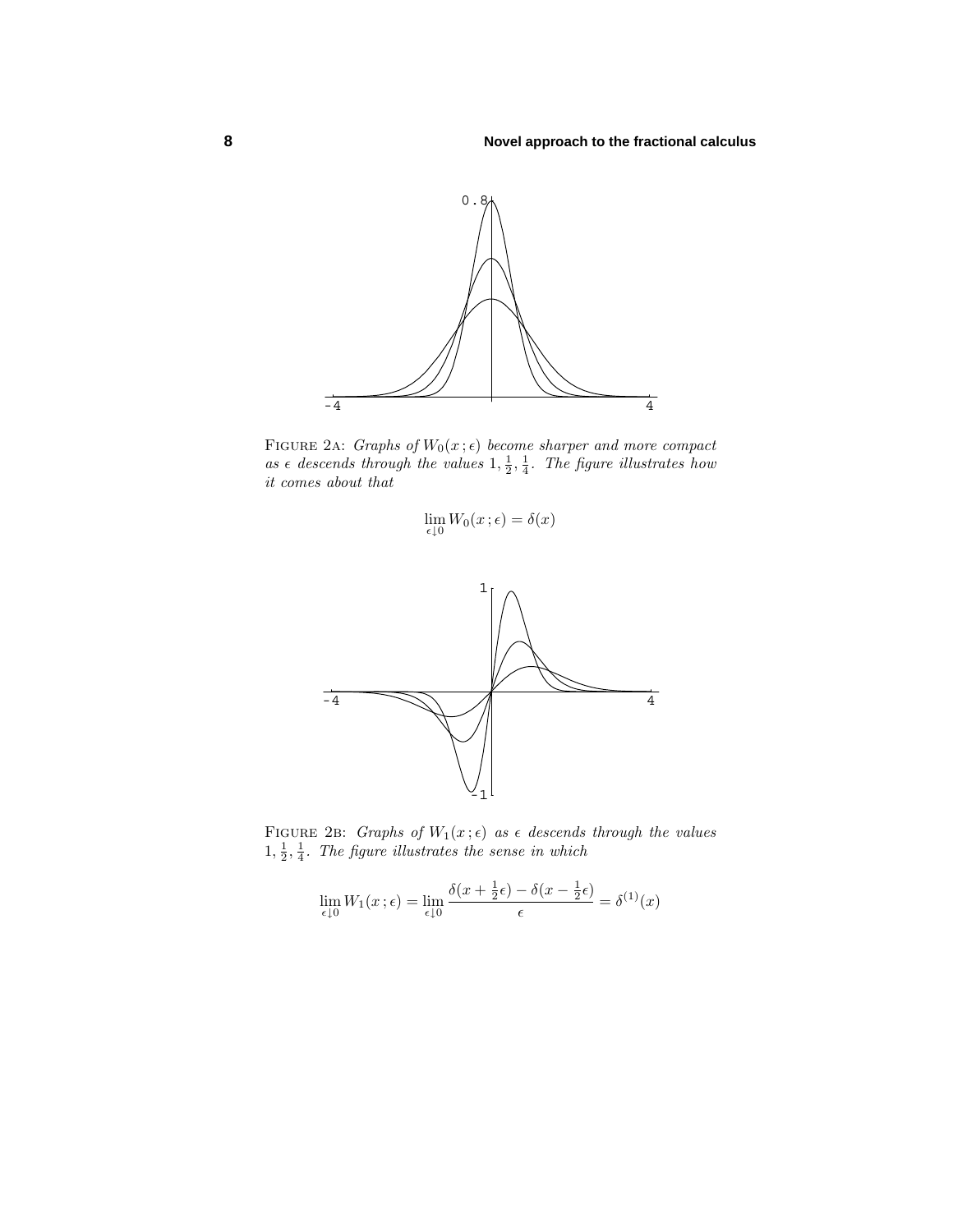

FIGURE 2c: Graphs of  $W_2(x;\epsilon)$  as  $\epsilon$  descends through the values  $1, \frac{1}{2}, \frac{1}{4}$ . The figure illustrates the sense in which

$$
\lim_{\epsilon \downarrow 0} W_2(x;\epsilon) = \lim_{\epsilon \downarrow 0} \frac{\delta^{(1)}(x + \frac{1}{2}\epsilon) - \delta^{(1)}(x - \frac{1}{2}\epsilon)}{\epsilon}
$$

$$
= \lim_{\epsilon \downarrow 0} \frac{\delta(x+\epsilon) - 2\delta(x) + \delta(x-\epsilon)}{\epsilon^2} = \delta^{(2)}(x)
$$

Equation (11) can be criticized on the ground that it is excessively formal. At (14) we have removed that defect—have, in fact, assigned meaning to  $(11)$  by presenting the  $n<sup>th</sup>$  derivative of  $f(x)$  as the **limit of a sequence of integral transforms**.

**3. Fractional derivatives as integral transforms**. Busy citizens, well-established within the community of higher functions, are the so-called "parabolic cylinder functions"  $D_{\nu}(x)$ , often called "Weber functions" and less often a confusing variety of other names. The elaborate theory of such functions is summarized in all the standard handbooks.<sup>10</sup> One has

$$
D_n(z) = e^{-\frac{1}{4}z^2} H e_n(z) \quad : \quad n = 0, 1, 2, \dots \tag{16}
$$

giving

$$
w_n(z) \equiv e^{-\frac{1}{4}z^2} D_n(z)
$$

whence

$$
W_n(y-x\,;\epsilon) = \frac{1}{\sqrt{2\pi\epsilon}} \left(\frac{1}{\epsilon}\right)^{\frac{n}{2}} e^{-\frac{1}{4\epsilon}(\xi-x)^2} D_n\left(\frac{y-x}{\sqrt{\epsilon}}\right)
$$

<sup>&</sup>lt;sup>10</sup> See, for example, Erdélyi et al, Higher Transcendental Functions II (1953), Chapter 8; Abramowitz & Stegun, Handbook of Mathematical Functions  $(1964)$ , Chapter 19; Magnus & Oberhettinger, Formulas  $\mathcal C$  Theorems for the Functions of Mathematical Physics (1954), Chapter 6, §3; Spanier & Oldham, An Atlas of Functions  $(1987)$ , Chapter 46.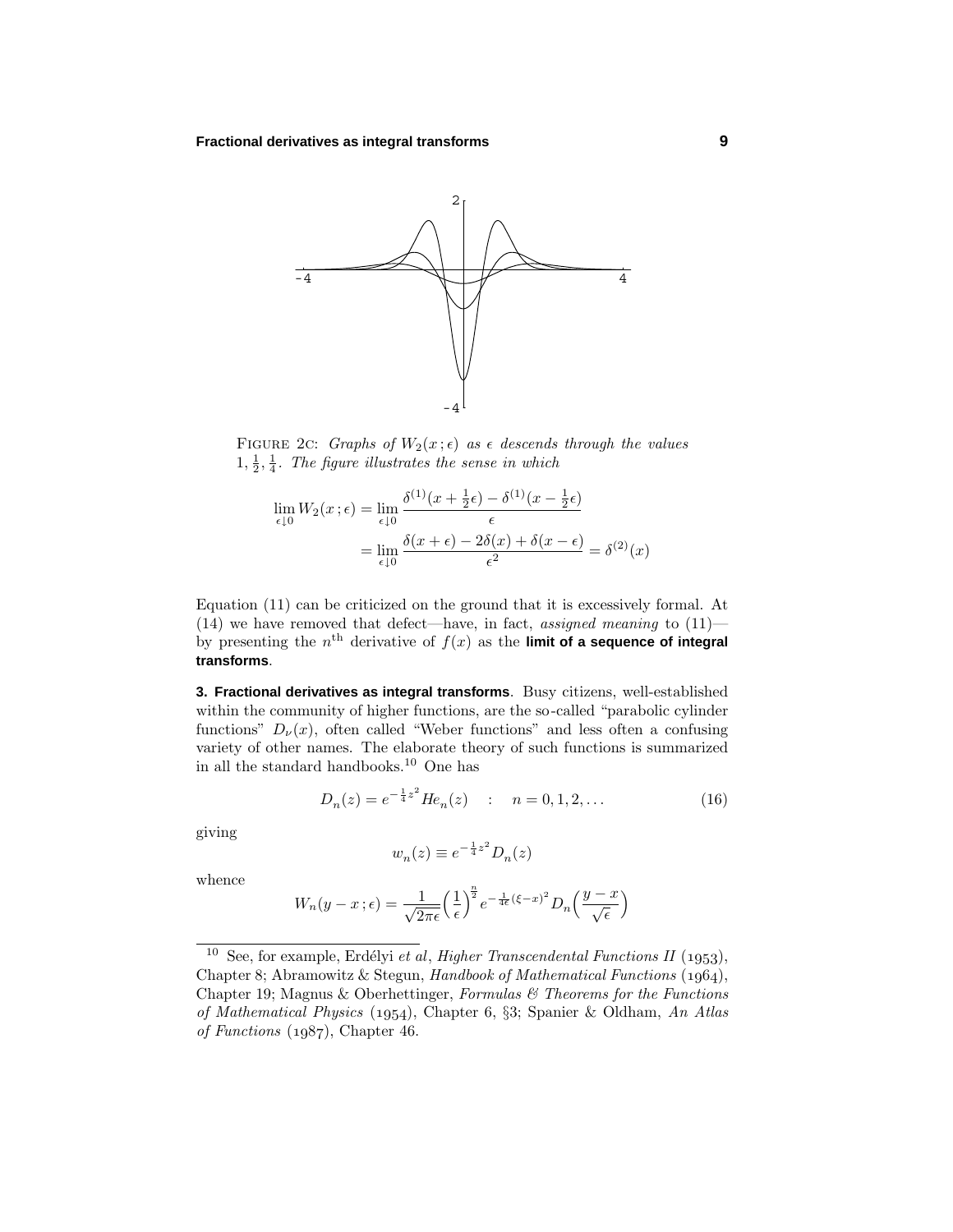#### **10 Novel approach to the fractional calculus**

But the point of interest—fundamental to this entire discussion—is that the Weber functions—which for (*Mathematica*'s) computational purposes are most conveniently described

$$
\begin{aligned} D_{\nu}(x) &= 2^{\nu/2} e^{-\frac{1}{4}x^2} \bigg\{ \frac{\sqrt{\pi}\,\text{Hypergeometric1F1}\left[-\frac{1}{2}\nu,\frac{1}{2},\frac{1}{2}x^2\,\right]}{\text{Gamma}\left[\frac{1}{2}(1-\nu)\right]} \\ &\quad - \frac{\sqrt{2\pi}x\,\text{Hypergeometric1F1}\left[\frac{1}{2}(1-\nu),\frac{3}{2},\frac{1}{2}x^2\,\right]}{\text{Gamma}\left[-\frac{1}{2}\nu\right]} \bigg\} \end{aligned}
$$

—are well-defined for all (positive or negative) real values of *ν*! They serve  $(\nu \geq 0)$  to interpolate between and  $(\nu < 0)$  to extrapolate beyond the hermite functions  $he_n(x) = e^{-\frac{1}{4}x^2}He_n(x)$ —which themselves presume the index to be integer-valued—and do so in what can from many points of view be argued to be the "analytically most natural way." Looking in this light back again to (14.2), it would appear to make tentative good sense to write

$$
D^{\nu} f(x) = \lim_{\epsilon \downarrow 0} \int W_{\nu}(y - x; \epsilon) f(y) \, dy \quad : \quad \text{all } \nu \tag{17.1}
$$

with

$$
W_{\nu}(y-x;\epsilon) = \frac{1}{\sqrt{2\pi\epsilon}} \left(\frac{1}{\epsilon}\right)^{\nu/2} e^{-\frac{1}{4\epsilon}(y-x)^2} D_{\nu}\left(\frac{y-x}{\sqrt{\epsilon}}\right)
$$
(17.2)

This is the idea I propose to explore.

Look first to the case  $\nu = -1$ . We are informed by *Mathematica* that

$$
W_{-1}(y-x;\epsilon) = \frac{1}{2} \left[ 1 - \text{erf}\left(\frac{y-x}{\sqrt{\epsilon}}\right) \right]
$$

It is a clear implication of FIGURE 3, and not difficult now to prove,<sup>11</sup> that

$$
\lim_{\epsilon \downarrow 0} W_{-1}(y - x; \epsilon) = 1 - \theta(y - x) = \theta(x - y) = \begin{cases} 1 & : y < x \\ 0 & : y > x \end{cases}
$$

so (17.1) becomes

$$
D^{-1}f(x) = \int_{-\infty}^{+\infty} \theta(x - y)f(y) dy
$$

$$
= \int_{-\infty}^{x} f(y) dy
$$

while with scarcely more labor we find

$$
D^{-2}f(x) = \int_{-\infty}^{x} (x - y)^{1} f(y) dy
$$
  

$$
D^{-3}f(x) = \frac{1}{2} \int_{-\infty}^{x} (x - y)^{2} f(y) dy
$$
  

$$
\vdots
$$

 $\frac{11}{11}$  See page 7 in "'Laplacian operators' of eccentric order."<sup>3</sup>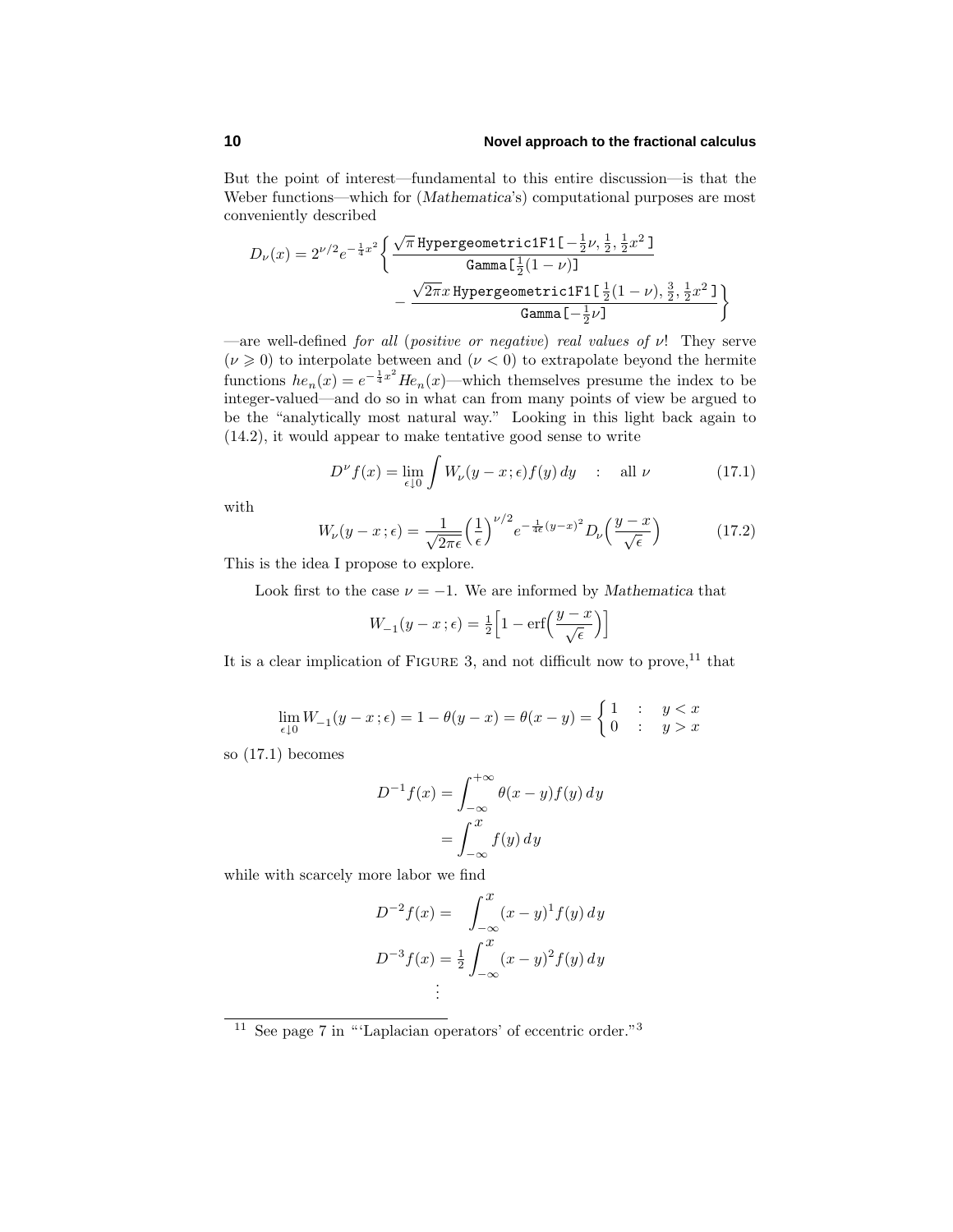

FIGURE 3: Graphs of  $W_{-1}(y; \epsilon)$  drop ever more abruptly as  $\epsilon$ descends through the values  $1, \frac{1}{2}, \frac{1}{4}$ . The figure illustrates how it comes about that

$$
\lim_{\epsilon \downarrow 0} W_{-1}(y \,;\epsilon) = 1 - \theta(y) = \theta(-y)
$$

Demonstration that for all (even fractional)  $\nu > 0$ 

$$
\lim_{\epsilon \downarrow 0} W_{-\nu}(y - x; \epsilon) = \frac{(x - y)^{\nu - 1}}{\Gamma(\nu)} \theta(x - y)
$$
\n(18)

presents a formidable analytical assignment—an assignment which I myself have not yet attempted to carry out. In support of my confident claim that (18) must certainly be correct I offer only the evidence of Figure 4. To summarize our progress thus far:

Our "interpolated representation-theoretic approach" to the fractional differentiation problem has by extrapolation reproduced a slight variant of the standard theory of fractional integration: it has led us to

$$
{}_{a}D_{x}^{-\nu} \quad \text{in the case} \quad a = -\infty \quad : \quad \nu > 0
$$

In standard theory (theory of the Riemann-Liouville transform) it is canonical to set  $a = 0$ . Our  $-\infty$  is a vestige of the circumstance that it is on the entire real line  $-\infty < x < +\infty$  that Gaussians live.

Since, as was remarked already at (10), in standard theory one proceeds

fractional derivative  $=$  (ordinary derivative)  $\cdot$  (fractional integral)

it might appear that our work is done. However*...*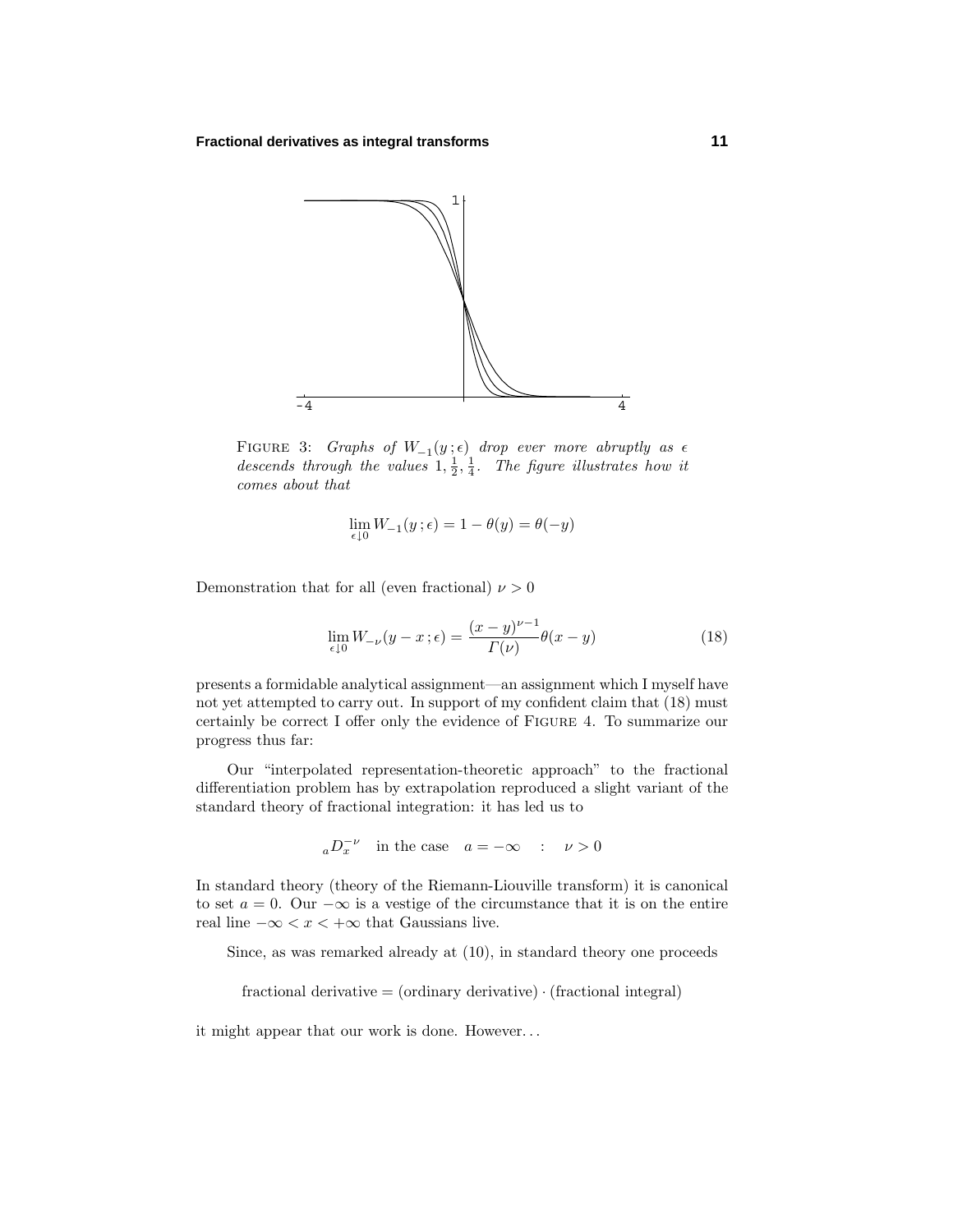

FIGURE 4: Graphs of  $W_{-\frac{1}{2}}(y; \epsilon)$  are seen to squeeze ever closer to the red graph of

$$
\frac{(-y)^{\frac{1}{2}-1}}{\varGamma(\frac{1}{2})}\theta(-y)
$$

as  $\epsilon$  descends through the values 0.12, 0.06, 0.03. Similar figures result from

$$
W_{-\nu}(y;\epsilon) \qquad \text{compare} \qquad \frac{(-y)^{\nu-1}}{\Gamma(\nu)}\theta(-y) \quad : \quad \nu > 0
$$

and serve collectively to secure confidence in the accuracy of (18).

We in FIGURES 2B  $& 2c$  saw representations of the integration process (convolution process) that extracts from  $f(x)$  its 1<sup>st</sup> and 2<sup>nd</sup> derivatives. We are now in position to observe (FIGURES 5A, 5B  $&$  5C) that similar figures serve to describe the process that extracts derivatives of interstitial order:



FIGURE 5A:  $W_0(y; \epsilon)$  morphs to  $W_1(y; \epsilon)$  as  $\nu$  ranges on the values  $\{0, \frac{1}{4}, \frac{2}{4}, \frac{3}{4}, 1\}$ . Here  $\epsilon = \frac{1}{8}$ .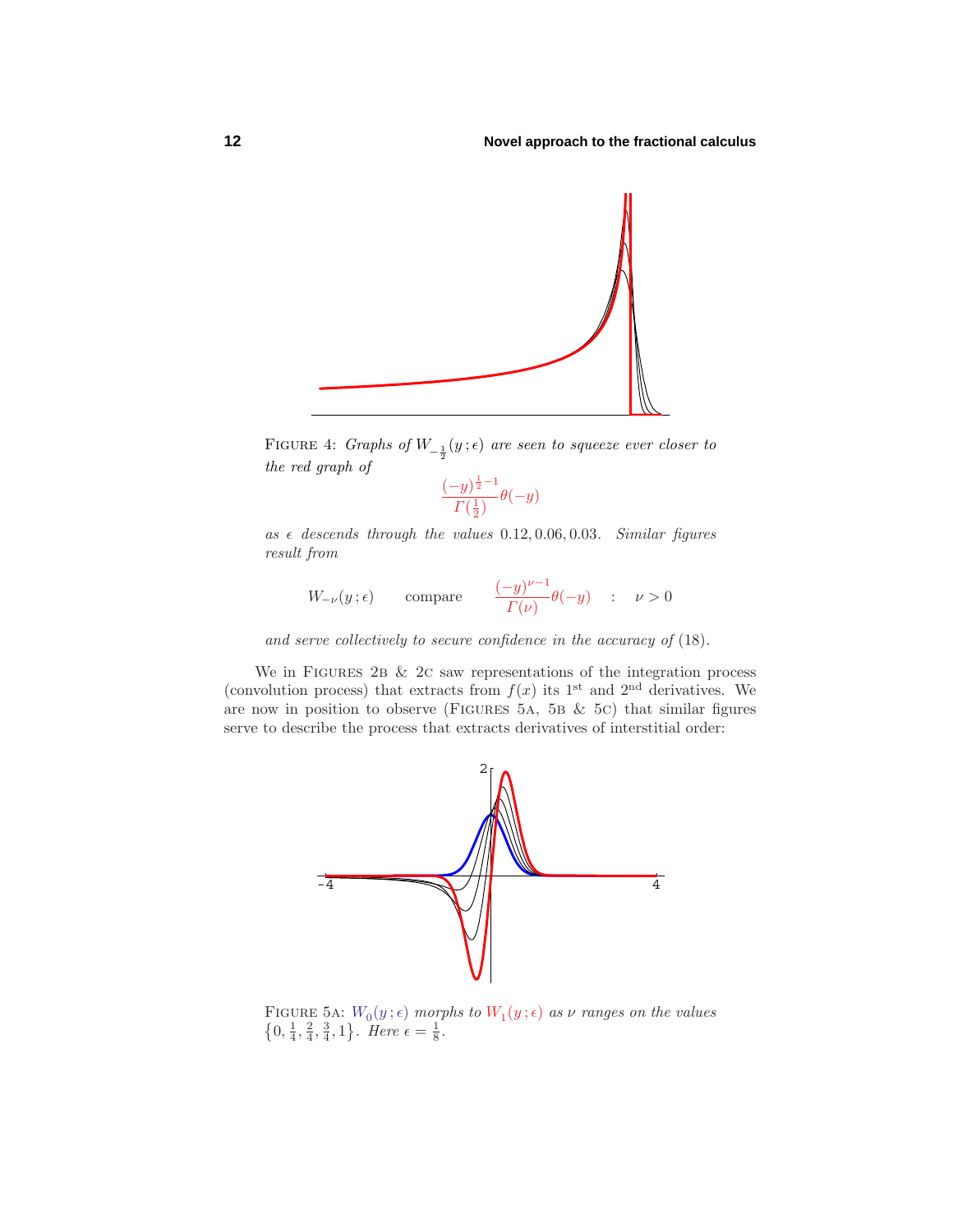

FIGURE 5B:  $W_1(y; \epsilon)$  morphs to  $W_2(y; \epsilon)$  as  $\nu$  ranges on the values  $\{1, \frac{5}{4}, \frac{6}{4}, \frac{7}{4}, 2\}$ . Here again  $\epsilon = \frac{1}{8}$ . Note the contracted vertical scale.



FIGURE 5C:  $W_2(y; \epsilon)$  morphs to  $W_3(y; \epsilon)$  as  $\nu$  ranges on the values  $\{2, \frac{9}{4}, \frac{10}{4}, \frac{11}{4}, 3\}$ . Here again  $\epsilon = \frac{1}{8}$  and the vertical scale has been further contracted.

It is intended, of course, that  $\epsilon \downarrow 0$ . The effect of that process is illustrated in FIGURE 6.

**4. Some illustrative specific cases**. A sense of what we have accomplished—and failed to accomplish—is, in view of the analytical complexity of our results, best conveyed, I think, by study of some illustrative concrete examples. We look first to

semi-integrals/derivatives of powers Proceeding from the following instance of  $(9)$ 

$$
{}_aD_x^{-\frac{1}{2}}f(x) = \frac{1}{\sqrt{\pi}} \int_a^x \frac{1}{\sqrt{x-y}} f(y) \, dy
$$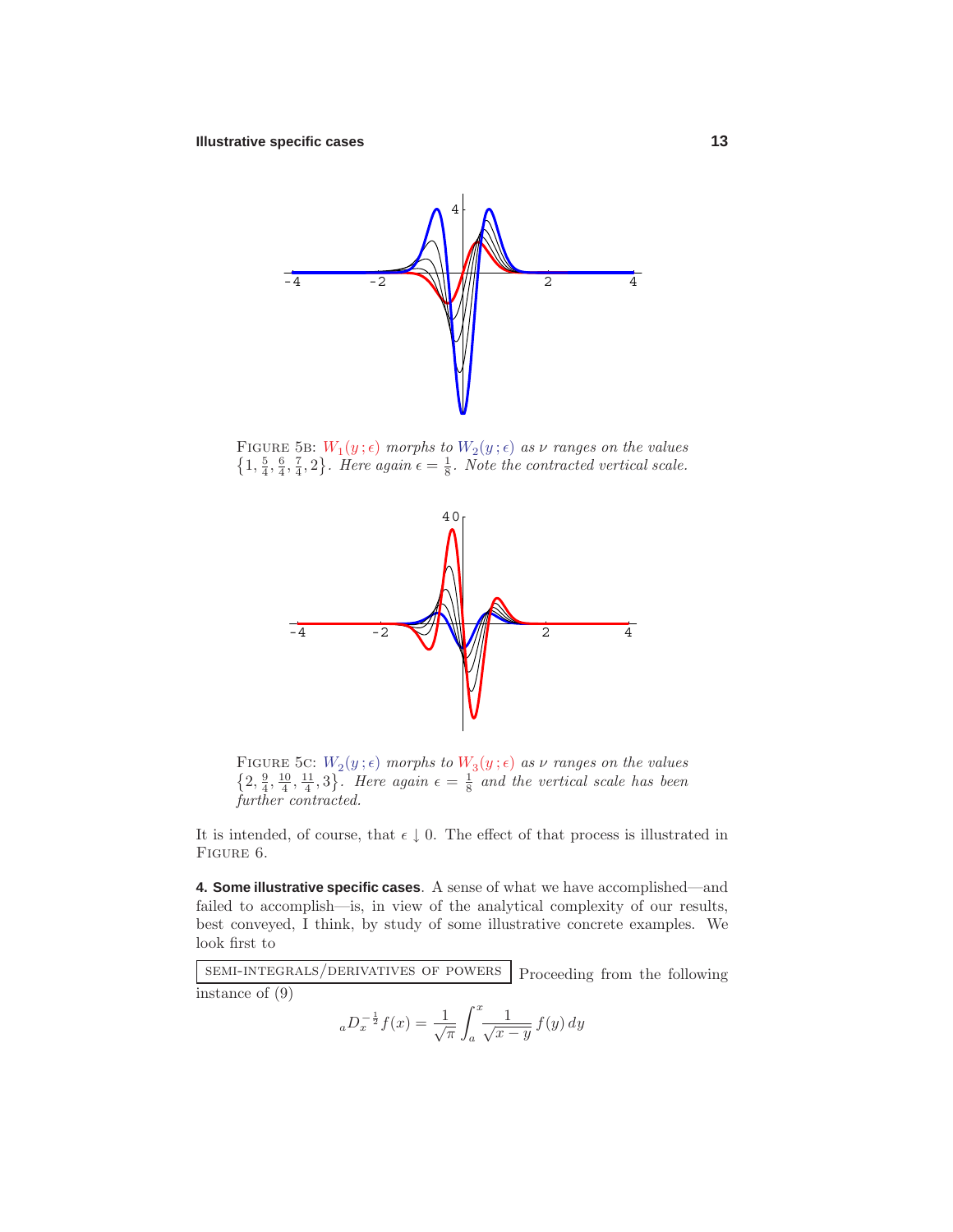

FIGURE 6: The limiting process  $\epsilon \downarrow 0$ , illustrated in the case  $\nu = \frac{1}{2}$  (semi-differentiation). The graph becomes ever sharper as  $\epsilon$  ranges on  $\{\frac{1}{10}, \frac{1}{20}, \frac{1}{30}, \ldots, \frac{1}{70}\}.$ 

in the case  $f(x) = x^p$ , we with the assistance of *Mathematica* obtain

$$
{}_{a}D_{x}^{-\frac{1}{2}}x^{0} = \frac{2\sqrt{x-a}}{\sqrt{\pi}}
$$
\n
$$
{}_{a}D_{x}^{-\frac{1}{2}}x^{1} = \frac{2\sqrt{x-a}(2x+a)}{3\sqrt{\pi}}
$$
\n
$$
{}_{a}D_{x}^{-\frac{1}{2}}x^{2} = \frac{2\sqrt{x-a}(8x^{2}+4ax+3a^{2})}{15\sqrt{\pi}}
$$
\n
$$
{}_{a}D_{x}^{-\frac{1}{2}}x^{3} = \frac{2\sqrt{x-a}(16x^{3}+8ax^{2}+6a^{2}x+5a^{2})}{35\sqrt{\pi}}
$$
\n
$$
{}_{a}D_{x}^{-\frac{1}{2}}x^{4} = \frac{2\sqrt{x-a}(128x^{4}+64ax^{3}+48a^{2}x^{2}+40a^{3}x+35a^{4})}{315\sqrt{\pi}}
$$
\n(19)

If we set  $a = 0$  we have

$$
{}_{0}D_{x}^{-\frac{1}{2}}x^{0} = \frac{2}{\sqrt{\pi}}x^{\frac{1}{2}}
$$
  
\n
$$
{}_{0}D_{x}^{-\frac{1}{2}}x^{1} = \frac{4}{3\sqrt{\pi}}x^{\frac{3}{2}}
$$
  
\n
$$
{}_{0}D_{x}^{-\frac{1}{2}}x^{2} = \frac{16}{15\sqrt{\pi}}x^{\frac{5}{2}}
$$
  
\n
$$
{}_{0}D_{x}^{-\frac{1}{2}}x^{3} = \frac{32}{35\sqrt{\pi}}x^{\frac{7}{2}}
$$
  
\n
$$
{}_{0}D_{x}^{-\frac{1}{2}}x^{4} = \frac{256}{315\sqrt{\pi}}x^{\frac{9}{2}}
$$
  
\n
$$
\vdots
$$
  
\n
$$
{}_{0}D_{x}^{-\frac{1}{2}}x^{p} = \frac{\Gamma(p+1)}{\Gamma(p+1+\frac{1}{2})}x^{p+\frac{1}{2}}
$$
\n(20)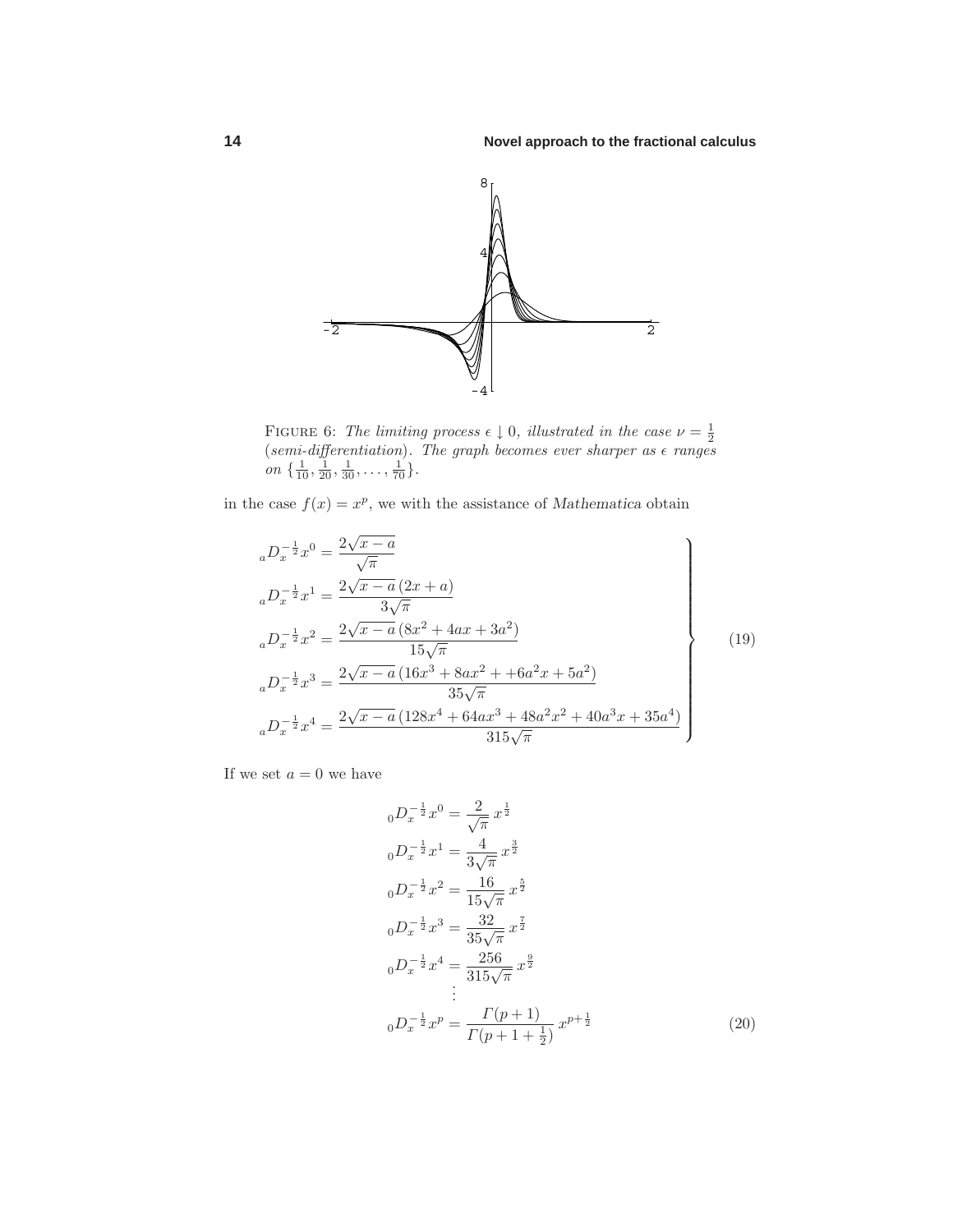#### **Illustrative specific cases 15**

as presented at  $13.1(7)$  in the Erdélyi Table of Riemann-Liouville fractional integrals that was cited on page 6. By simple differentiation we obtain the semi-differentiation formula

$$
{}_{0}D_{x}^{+\frac{1}{2}}x^{p} = D \cdot {}_{0}D_{x}^{-\frac{1}{2}}x^{p} = \frac{\Gamma(p+1)}{\Gamma(p+1+\frac{1}{2})}(p+\frac{1}{2})x^{p-\frac{1}{2}}
$$

$$
= \frac{\Gamma(p+1)}{\Gamma(p+\frac{1}{2})}x^{p-\frac{1}{2}} \tag{21}
$$

first obtained (by other means: compare  $(6.1)$ ) by Lacroix. The formalism developed in preceding pages requires, however, that we set  $a = -\infty$ . Equations (19) then supply

$$
D^{-\frac{1}{2}}x^p = \infty \quad : \quad p = 0, 1, 2, \dots
$$

and it would appear to be pointless to attempt to assign valuation to

$$
^{\mu}D^{+\frac{1}{2}}x^{p} = D \cdot D^{-\frac{1}{2}}x^{p} = D \infty"
$$

The present formalism supplies, however, a direct valuation

$$
D^{\frac{1}{2}}x^p = \lim_{\epsilon \downarrow 0} \int_{-\infty}^{+\infty} W_{\frac{1}{2}}(y - x; \epsilon) y^p dy
$$

For computational purposes we assign  $\epsilon$  a "sufficiently small test value" and—in view of the localized structure assumed by  $W_\nu(y-x;\epsilon)$  when  $\nu > 0$  (see FIGURES 5 and especially Figure 6)—restrict the range of the integral, writing (say)

$$
\approx \int_{x-3}^{x+3} W_{\frac{1}{2}}(y-x; \frac{1}{100}) y^p dy \tag{22}
$$

So complicated is the integrand (see again (17.2)) that we have no alternative but to proceed numerically. The following figures provide comparative displays



FIGURE 7A: Semi-derivative of  $x^1$ , derived first—solid curve—from (21) and then—dotted curve—from (22). The two appear to be in asymptotic agreement.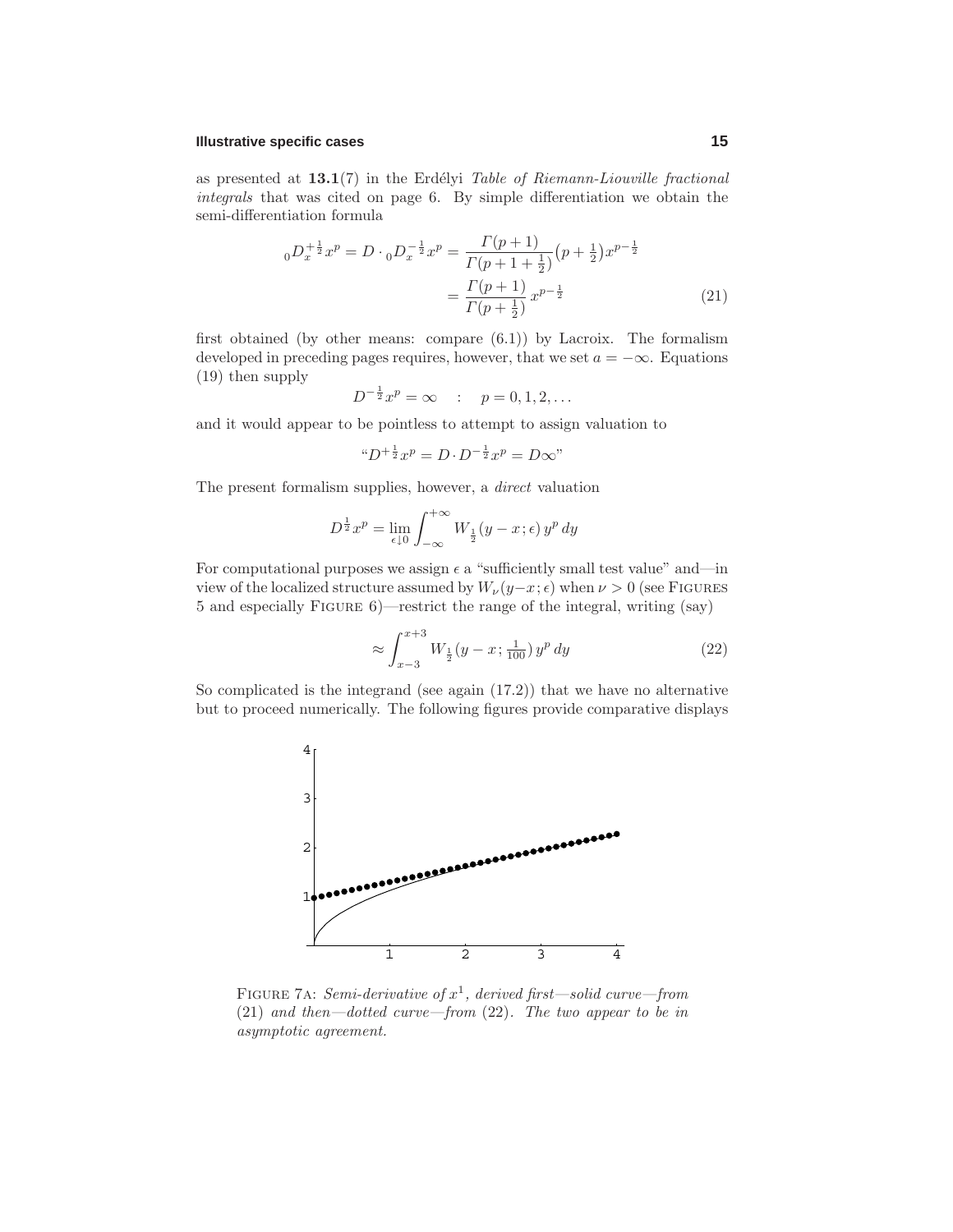

FIGURE 7B: Semi-derivatives of  $x^2$ , derived from (21) and (22). Again we appear to see asymptotic agreement.



FIGURE 7C: Semi-derivatives of  $x^3$ , computed again in the same two alternative ways.

of some of the representative implications of (21) and (22). Remarkably, we appear to have precise agreement for  $x \gg 0$ ; *i.e.*, for *x* much larger than the value to which the Riemann-Liouville method assigns a distinguished place. Asymptotic agreement serves to underscore the **local character of fractional differentiation**—a point that is obscured when (as is standardly done) one construes fractional derivatives to be ordinary derivatives of fractional integrals. Figure 8 provides evidence supportive of the claim that the fractional calculus advocated here precisely reproduces the ordinary calculus when asked to make statements about derivatives of integral order.

semi-integrals/derivatives of exponentials Proceeding as before from an instance of (9)

$$
{}_aD_x^{-\frac{1}{2}}e^{px} = \frac{1}{\sqrt{\pi}} \int_a^x \frac{1}{\sqrt{x-y}} e^{py} dy
$$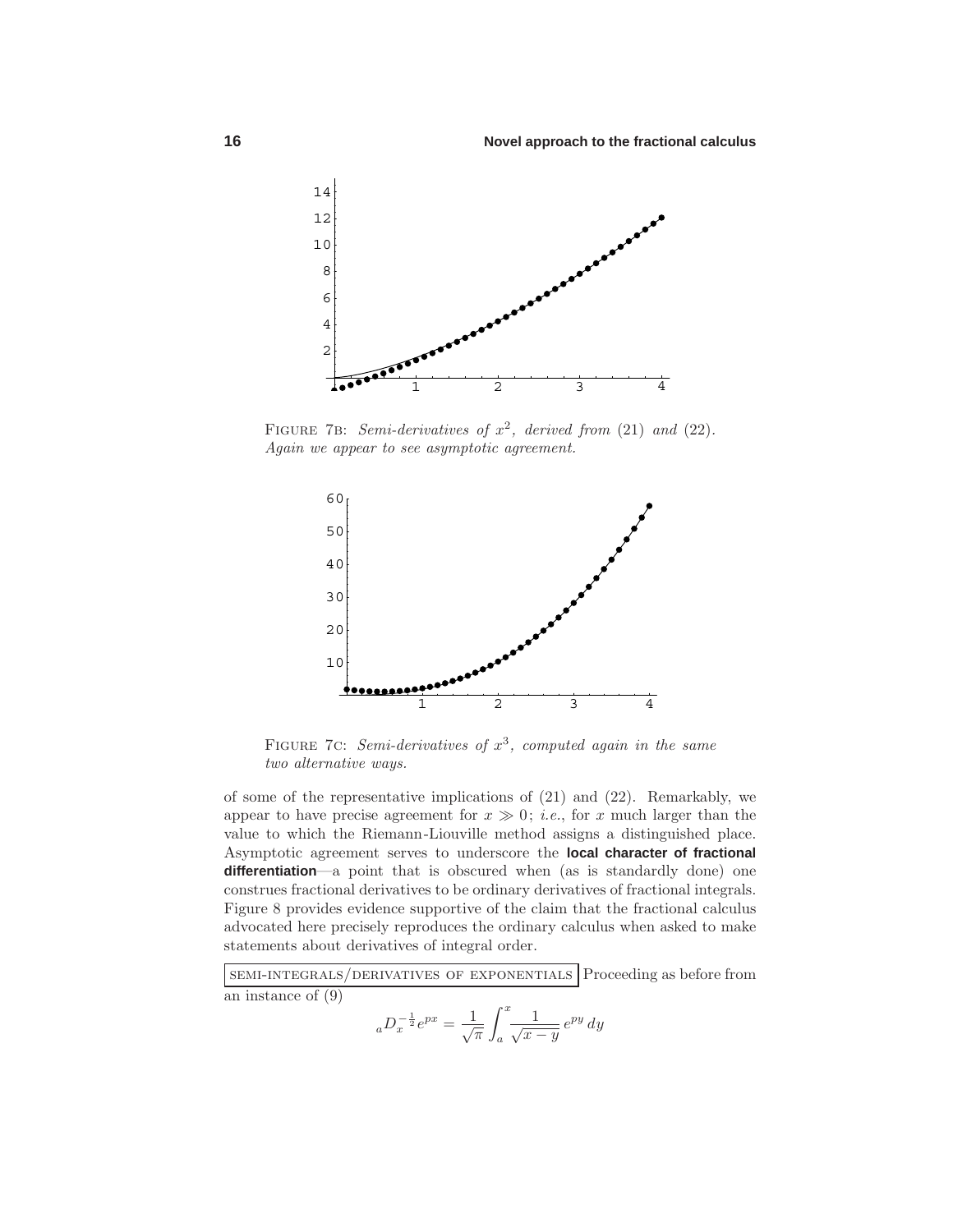

Figure 8: Shown above is the first derivative—and below the second derivative—of  $x^3$ . The solid curve was obtained by ordinary calculus, the dotted points computed by numerical appeal to the obvious variants of  $(22)$ . We take this to be evidence that formulæ analogous to (22) could be used to reproduce the content of ordinary differential calculus.

we are informed by *Mathematica* that

$$
{}_aD_x^{-\frac{1}{2}}e^{px} = \frac{e^{px}\operatorname{erf}(\sqrt{p(x-a)})}{\sqrt{p}}
$$

where the notation erf(*z*) refers to the "error function."<sup>12</sup> If we set  $a = 0$ , as recommended by Riemann-Liouville, we obtain

$$
{}_0D_x^{-\frac{1}{2}}e^{px} = \frac{e^{px}\operatorname{erf}(\sqrt{px})}{\sqrt{p}}
$$

 $^{12}$  See Chapter 7 in Abramowitz  $\&$  Stegun.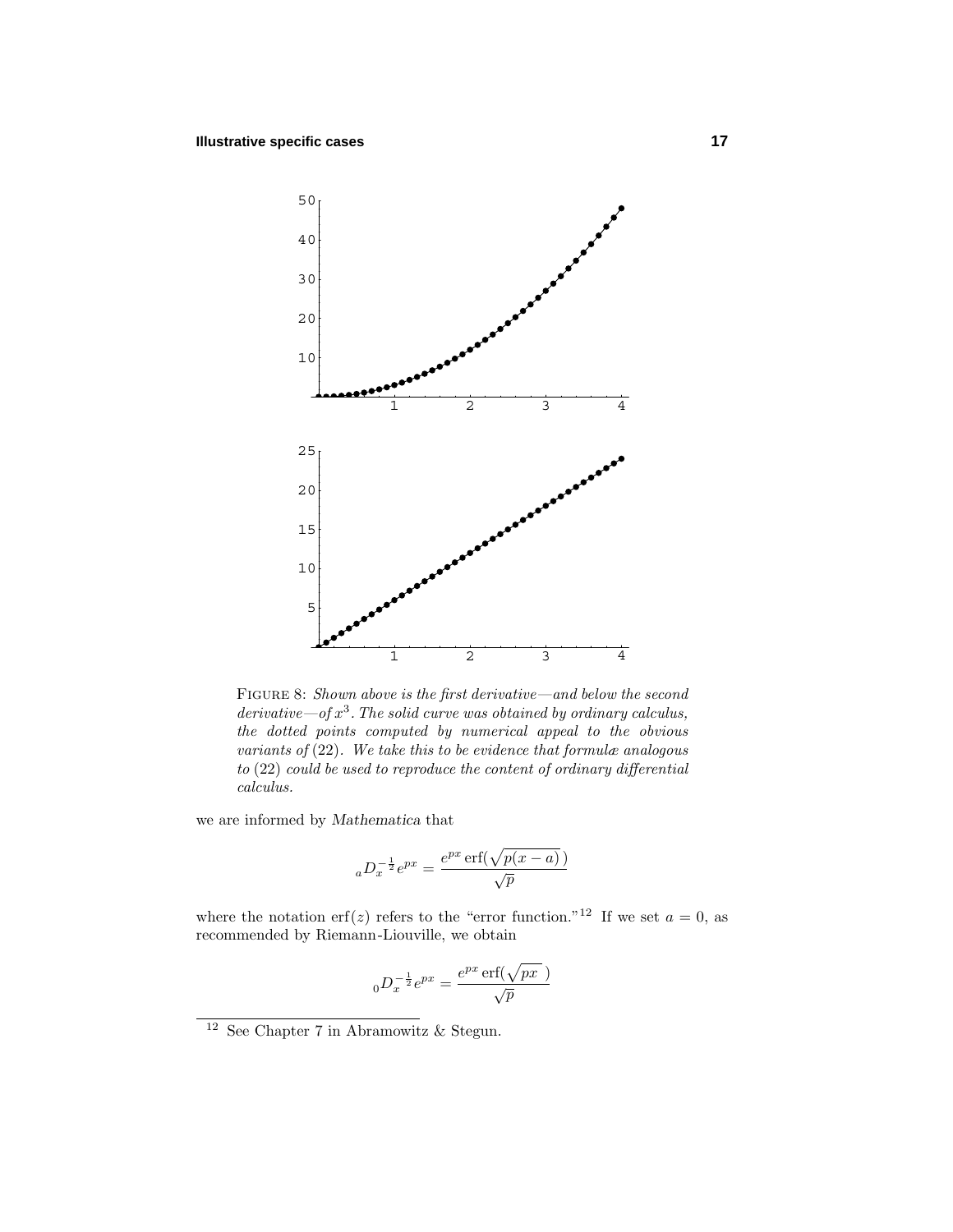#### **18 Novel approach to the fractional calculus**

which when hit with *D* gives

$$
{}_{0}D_{x}^{+\frac{1}{2}}e^{px} = \frac{1}{\sqrt{\pi x}} + \sqrt{p}e^{px}\operatorname{erf}(\sqrt{px})
$$
 (23)

We, on the other hand, are motivated to set  $a = -\infty$ , which leads to

$$
D^{-\frac{1}{2}}e^{px} = \frac{e^{px}}{\sqrt{p}}
$$

whence

$$
D^{+\frac{1}{2}}e^{px} = \sqrt{p}e^{px} \tag{24}
$$

It is easy to show (Figure 9) that

1

$$
\lim_{x \uparrow \infty} \frac{\text{right side of (24)}}{\text{right side of (23)}} = 1
$$



 $e^x$  become asymptotically identical, in the sense that their ratio approaches unity.

which is again symptomatic of the general fact that **asymptotically the two formalisms become identical**. Alternatively to (24) we expect, by adjustment of (22), to have

$$
D^{+\frac{1}{2}}e^{px} \approx \int_{x-3}^{x+3} W_{\frac{1}{2}}(y-x; \frac{1}{100}) e^{py} dy
$$
 (25)

In support of that expectation, see Figure 10. The present formalism leads to a striking general result

$$
D^{\nu}e^{px} = p^{\nu}e^{px} \quad : \quad \nu > 0
$$

that appears on its face to be simpler and more natural than the corresponding statement within the Riemann-Liouville formalism, though the latter is shown in  $§11$  of some notes already cited<sup>2</sup> to give rise to some fascinating mathematics.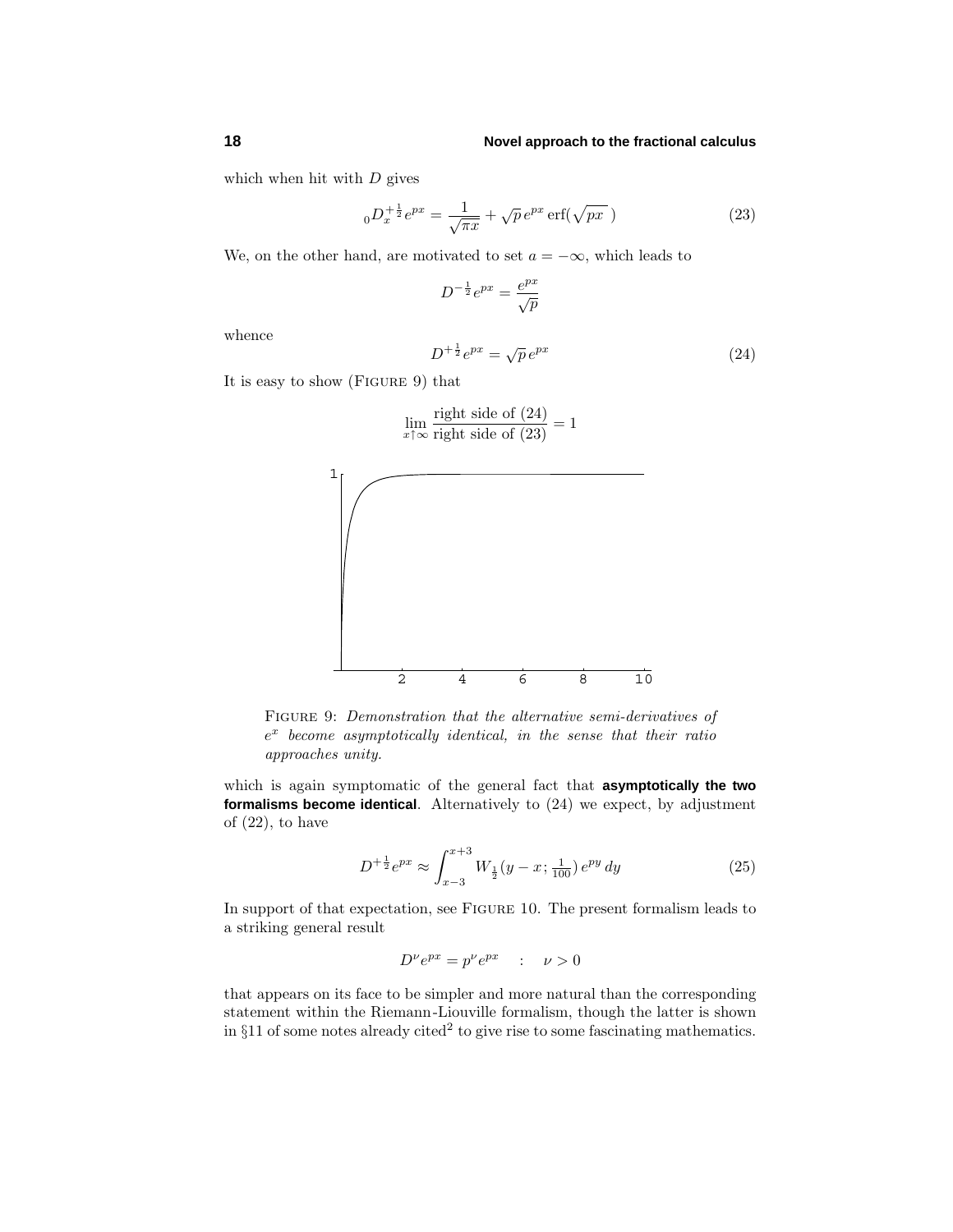

FIGURE 10: Superposition of the valuations of the semi-derivatives  $D^{\frac{1}{2}}e^{px}$  that derive from (24) and (25), respectively.

**5. Law of exponents.** Gaussian representation theory led us at (17.1) to an equation which, when notationally stripped of its epsilonic details, reads

$$
D^{\nu}f(x) = \int W_{\nu}(y - x)f(y) dy
$$

and from which we expect to obtain

$$
\left(\frac{d}{dx}\right)^n D^\nu f(x) = \int W_{n+\nu}(y-x)f(y) \, dy \tag{26}
$$

—the formal design of which we expect to recur whatever the "representation of the delta function" upon which we elect to base our formalism. It is, in this light, gratifying to discover that at  $46:10:3$  in their Atlas of Functions  $(1.087)$ J. Spanier & K. B. Oldham report what they call "the elegant relationship"

$$
\left(-\frac{d}{dz}\right)^n \left\{ e^{-\frac{1}{4}z^2} D_{\nu}(z) \right\} = e^{-\frac{1}{4}z^2} D_{n+\nu}(z) \quad : \quad n = 0, 1, 2, \dots
$$

from which, by (17.2), it readily follows that

$$
\left(\tfrac{d}{dx}\right)^n W_\nu(y-x\,;\epsilon) = W_{n+\nu}(y-x\,;\epsilon)
$$

holds for all  $\epsilon$ , and therefore also in the limit  $\epsilon \downarrow 0$ . The implication is that (26) is valid for all  $\nu$ , whether positive or negative.<sup>13</sup>

<sup>13</sup> Spanier & Oldham were themselves the co-authors of the first book devoted to the fractional calculus (The Fractional Calculus: Theory  $\mathcal B$  Applications of Differentiation and Integration to Arbitrary Order  $(1974)$ , but apparently failed to notice that their "elegant relationship" had any relevance to that subject. So also did Erdélyi, who cultivated an interest in the fractional calculus, and presents the identity in question on page 119 of Higher Transcendental Functions  $(1953)$ .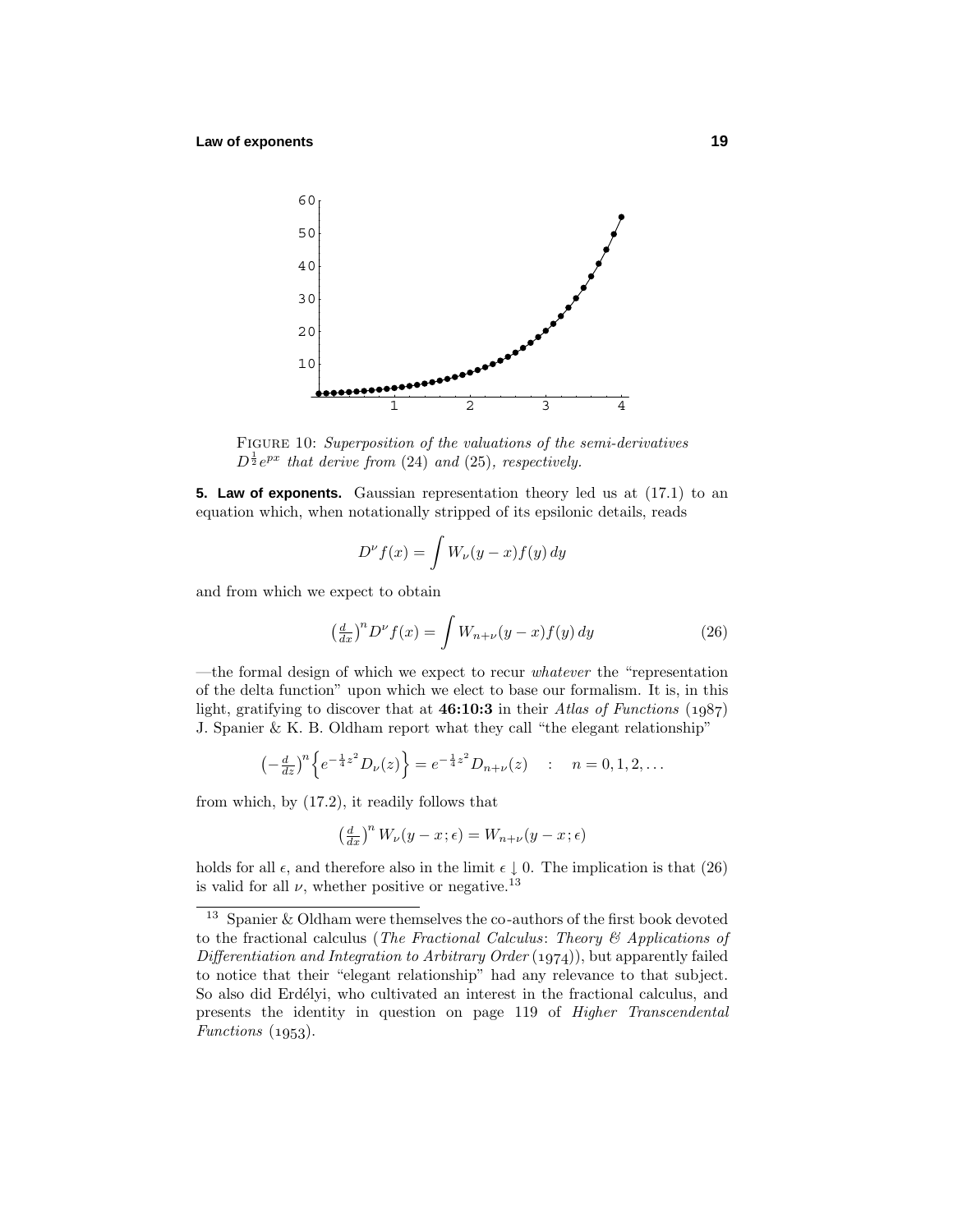#### **20 Novel approach to the fractional calculus**

To establish the law of exponents as it relates to compounded fractional integration we might proceed

$$
D^{-\mu}D^{-\nu}f(x) = \int W_{-\mu}(z-x)\left\{\int W_{-\nu}(y-z)f(y) \, dy\right\} dz
$$

$$
= \int \left\{\int W_{-\mu}(z-x)W_{-\nu}(y-z) \, dz\right\} f(y) \, dy \tag{27}
$$

Since both  $\mu$  and  $\nu$  are assumed presently to be positive, we can on appeal to (18) write

$$
\int W_{-\mu}(z-x)W_{-\nu}(y-z) dz = \frac{1}{\Gamma(\mu)\Gamma(\nu)}(x-z)^{\mu-1}(z-y)^{\nu-1}\theta(x-z)\theta(z-y)
$$

for which *Mathematica*—after a good deal of thought—supplies the valuation

$$
= \frac{1}{\Gamma(\mu + \nu)} (x - y)^{\mu + \nu - 1} \theta(x - y)
$$
  
=  $W_{-(\mu + \nu)} (y - x)$ 

Returning with this information to (27) we have the integrative law of exponents

$$
D^{-\mu}D^{-\nu} = D^{-(\mu+\nu)}
$$

**6. Geometrical interpretation of fractional derivatives.** K. S. Miller & B. Ross authors of An Introduction to the Fractional Calculus  $\mathcal C$  Fractional Differential Equations (1993)—remark in §8 of their Chapter I: Historical Survey that "Some of the still-open questions are intriguing. For example: Is it possible to find a geometrical interpretation for a fractional derivative of noninteger order?" The question is ancient—recall Leibniz' lament that the subject "seems removed from Geometry, which does not yet know of such fractional exponents"—and it is, in view of the diagram we traditionally draw when we explain what it means to construct  $Df(x)$ , quite natural. The "geometrical meaning" of  $D^{-1}f(x)$ is similarly direct. But when we look to  $D^{\pm n} f(x)$  our geometrical intuition becomes progressively more tenuous as *n* increases; in such situations we find it entirely natural to abandon geometrical representations, and to adopt a more formal, a more algorithmic mode of thought*...* and are seldom or never heard to fuss about the loss of geometrical immediacy.

The absence within the fractional calculus of a figure directly analogous to FIGURE 11 has, however, tended to marginalize our subject. Calculus  $101\frac{1}{2}$ courses do not exist, and for the most part only desperate eccentrics attempt to exploit the little-known resources of the fractional calculus—attempt, that is to say, to follow in the tradition established almost two centuries ago  $(1823)$  by Abel.<sup>14</sup> It is, therefore, perhaps of some importance that the present formalism

 $^{14}$  See Miller & Ross, pages 4 and 255–260.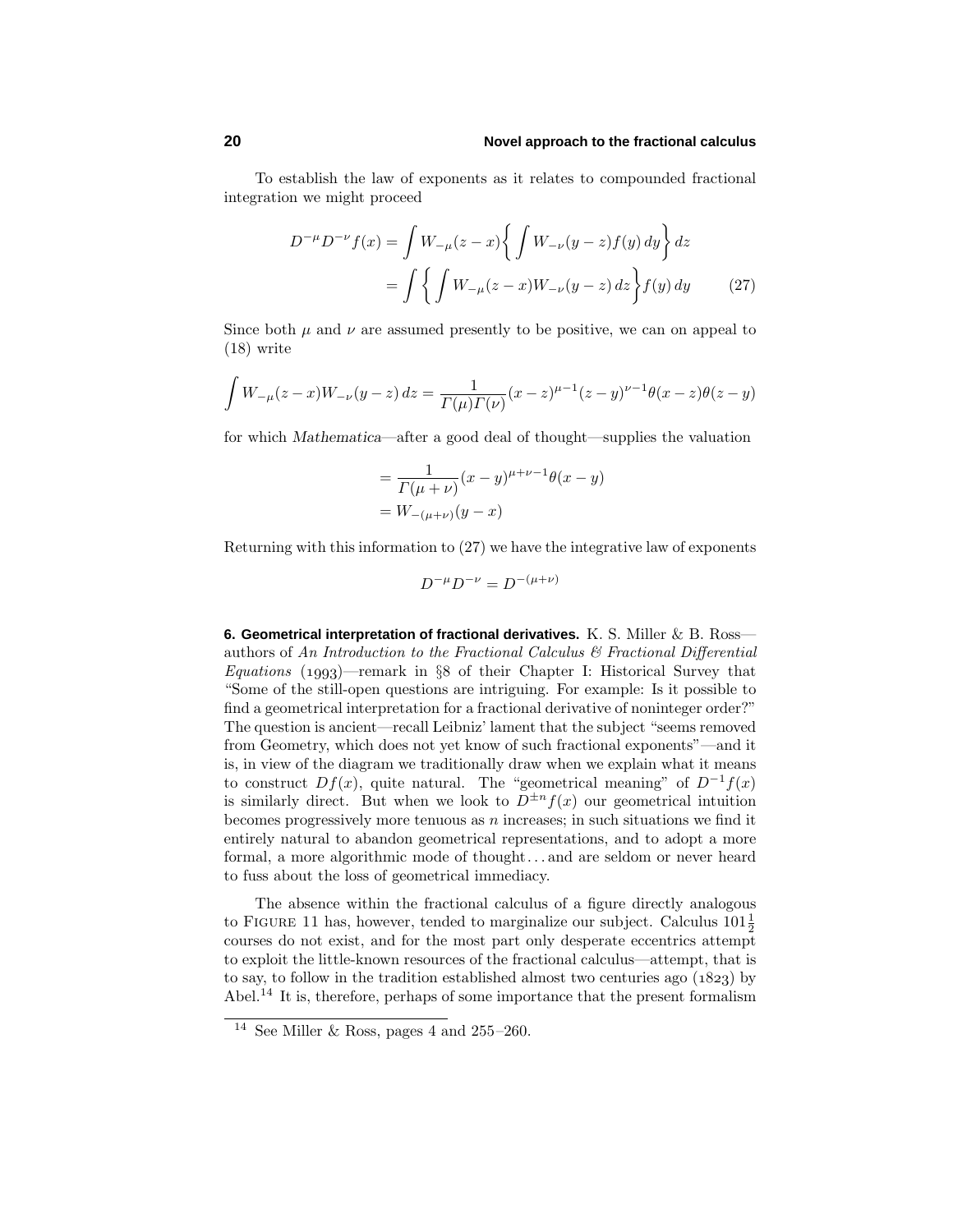

FIGURE 11: Representation of the most commonly understood "*geometrical meaning*" (*slope of the tangent*) *of the derivative*  $Df(x)$ *.* It will be appreciated that the tangent has meaning only as the limit of a convergent sequence of chords.



FIGURE 12: In the present formalism  $Df(x)$  emerges as the **limit of the area under the product** of the two functions shown. The lower function is representative of a  $\epsilon$ -parameterized class of functions, which in the limit  $\lim_{\epsilon \downarrow 0}$  provide a representation of  $-\delta'(y-x)$ .

*does* provide a direct "geometrical interpretation" of  $D^{\nu} f(x)$  for all real  $\nu$ , positive as well as negative. For the formalism invites us to consider an alternative (FIGURE 12) to the standard interpretation (FIGURE 11) of  $D^1 f(x)$ , the point being that the alternative construction "morphs" in a natural way (FIGURES 13 & 14) to provide equally direct interpretations of  $D^{\nu}f(x)$  for all values of *ν*. Underlying this advance is the fact tha  $D^{\nu} f(x)$  has been presented at (17.1) as the **limit of a sequence of convolutions**, and convolutions—whatever the context in which they are encountered—admit of elementary diagramatic representation.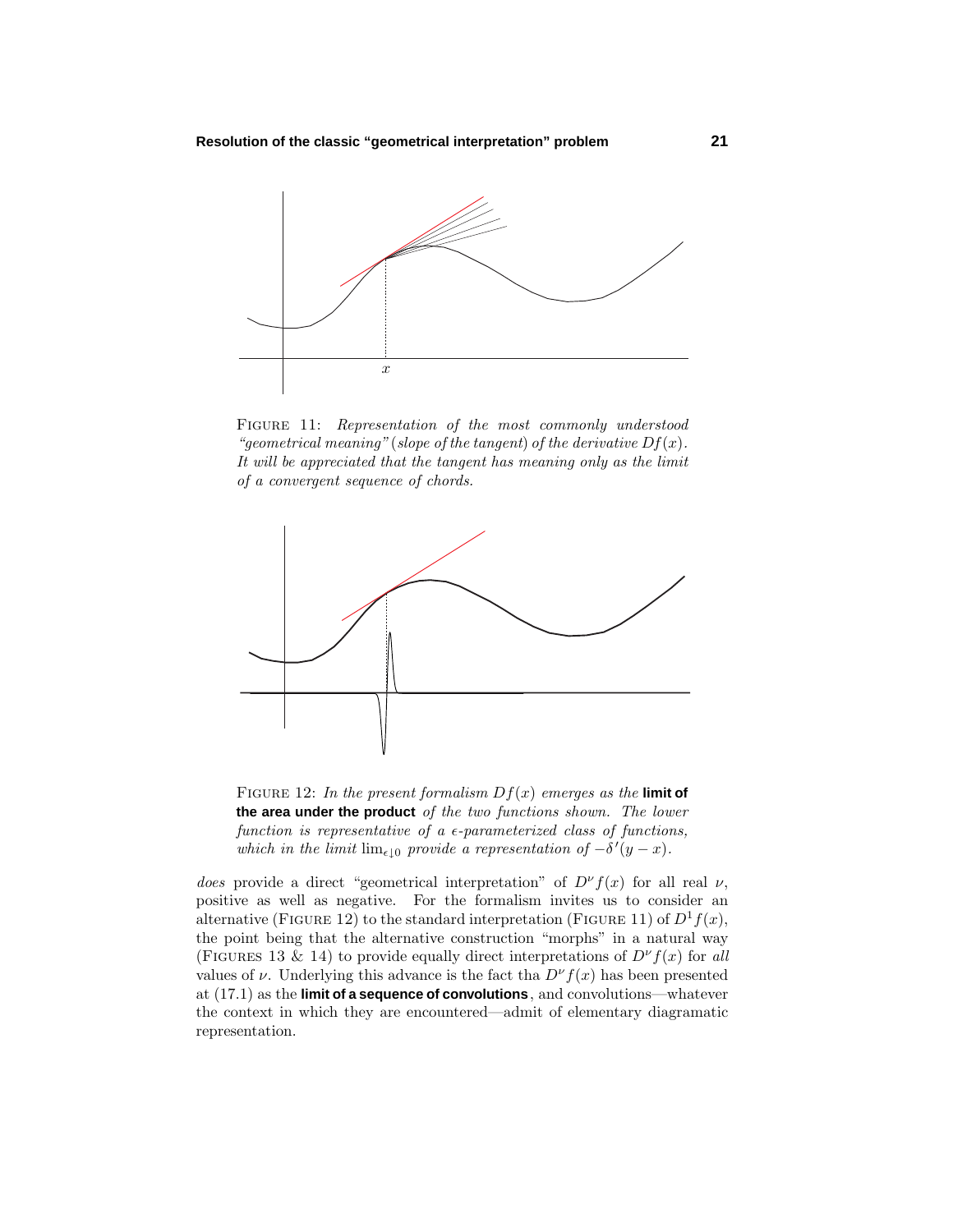

FIGURE 13: Representation within the present formalism of  $D^2 f(x)$ , to be understood in the sense described in the preceding caption. The lower function is representative of a  $\epsilon$ -parameterized class of functions which in the limit provide a representation of  $+\delta''(y-x)$ .



FIGURE 14: Representation within the present formalism of  $D^{\frac{1}{2}}f(x)$ , to be understood in the sense already described (in which connection see again FIGURE 6).

**7. Concluding remarks.** The formalism sketched in preceding pages proceeds from the Gaussian representation (12) of the Dirac delta function, and it is because "the Gaussian lives on the entire line" that we were—at a cost which was shown to be

- major as it relates to fractional integration, but
- often vanishingly slight as it relates to fractional differentiation

—obliged to set  $a = -\infty$ . Other representations would lead to variants of the formalism—some more workable than others. If one were willing to restrict one's attention to the positive half line one could arrange to achieve  $a = 0$ , and thus to reproduce the Riemann-Liouville formalism.